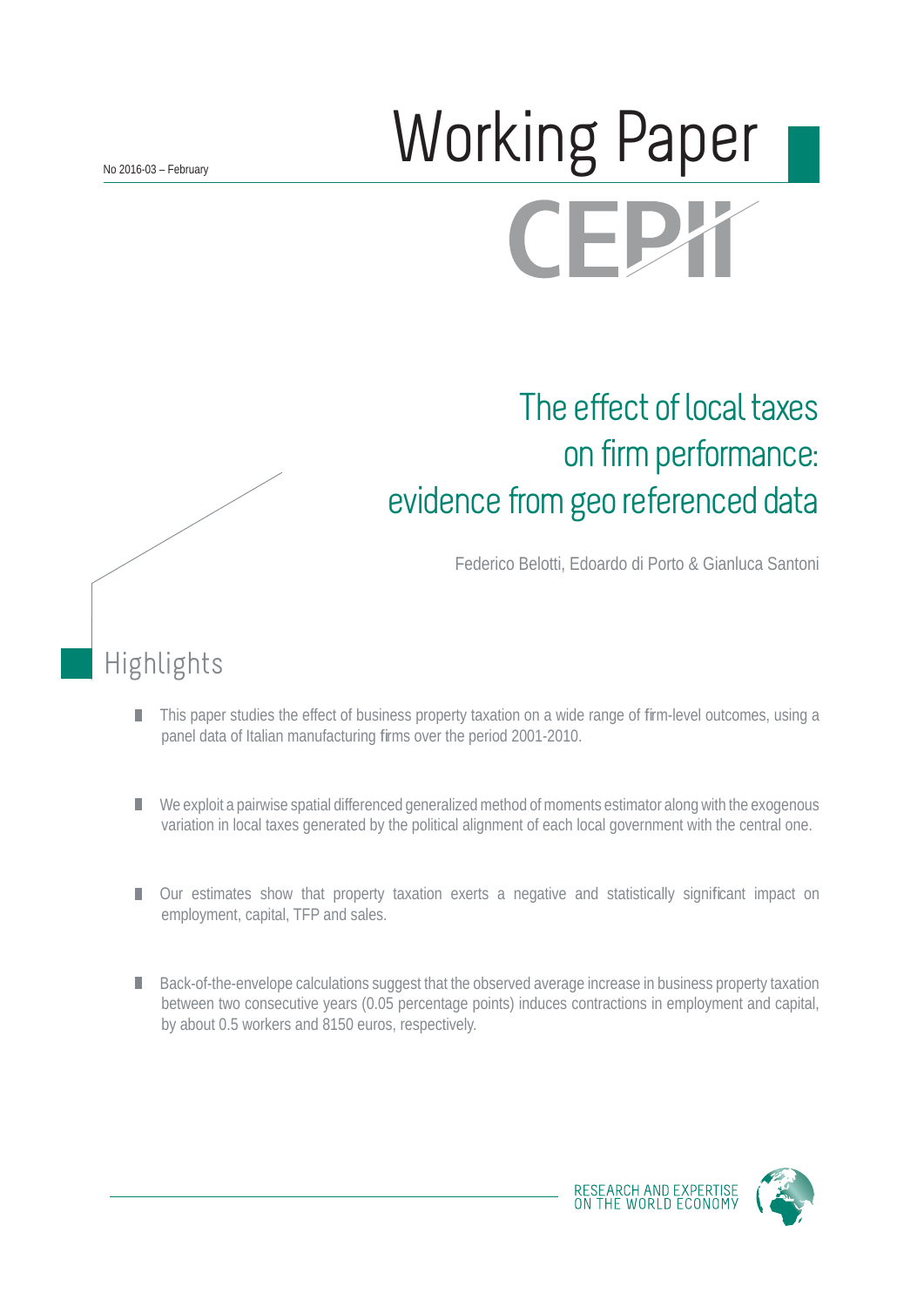# **Abstract**

This paper investigates the impact of business property taxation on firms' performance using a panel of italian manufacturing firms. To account for endogeneity in local taxation, we exploit a pairwise spatial differenced generalized method of moments estimator. As well as providing robust inference, we also improve on existing work by exploiting the exogenous variation in local taxes generated by the political alignment of each local government with the central one. We find that property taxation exerts a negative impact on firms' employment, capital and sales to such an extent as to significantly affect total factor productivity.

# **Keywords**

Local taxation, Endogeneity, Spatial differencing, Two-way clustering.



H22, H71, R38.



CEPII (Centre d'Etudes Prospectives et d'Informations Internationales) is a French institute dedicated to producing independent, policyoriented economic research helpful to understand the international economic environment and challenges in the areas of trade policy, competitiveness, macroeconomics, international finance and growth.

CEPII Working Paper Contributing to research in international economics

© CEPII, PARIS, 2016

All rights reserved. Opinions expressed in this publication are those of the author(s) alone.

Editorial Director: Sébastien Jean

Production: Laure Boivin

No ISSN: 1293-2574

CEPII 113, rue de Grenelle 75007 Paris +33 1 53 68 55 00

www.cepii.fr Press contact: presse@cepii.fr

RESEARCH AND EXPERTISE<br>ON THE WORLD ECONOMY

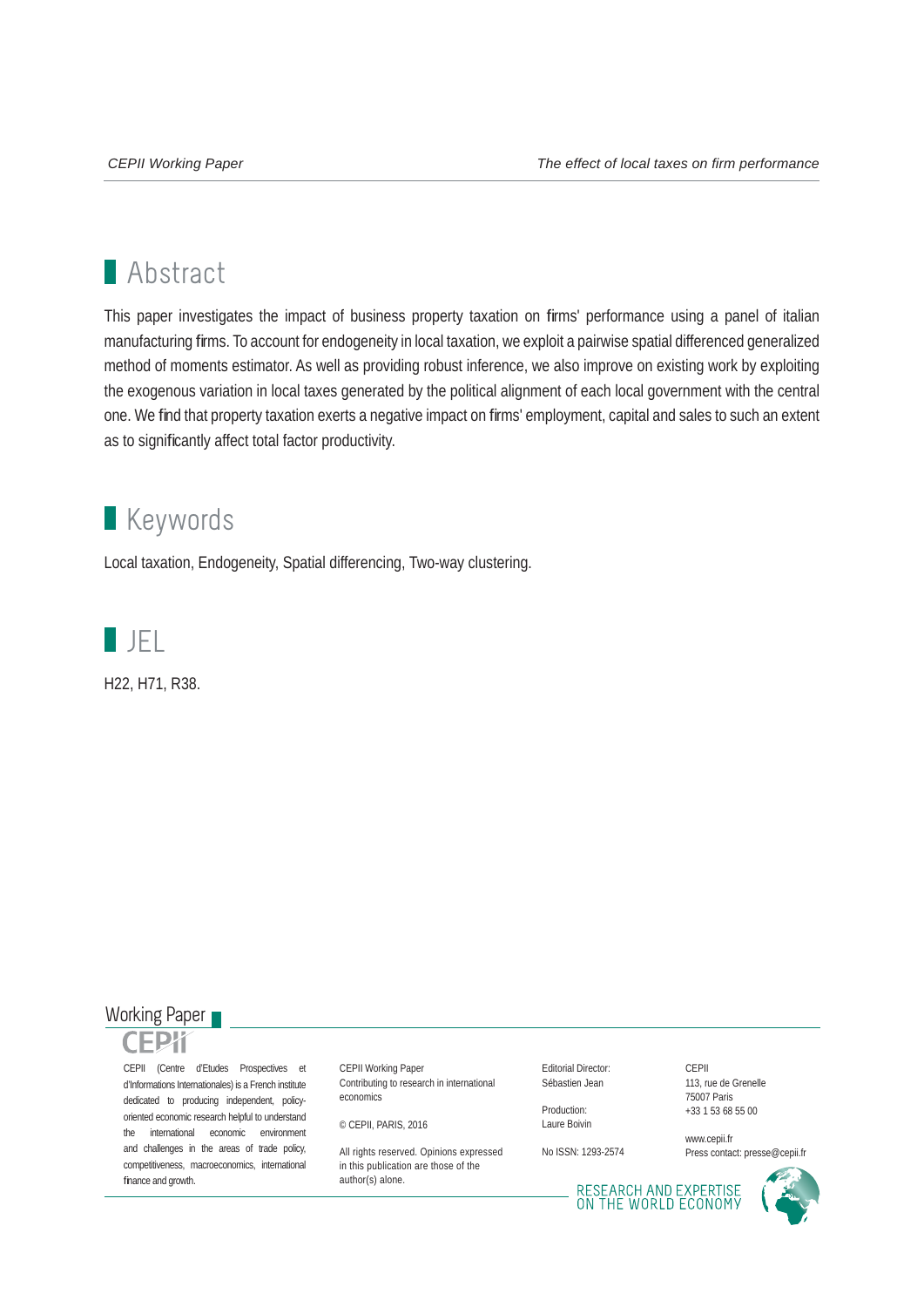# <span id="page-2-0"></span>The effect of local taxes on firm performance: evidence from geo referenced data<sup>1</sup>

Federico Belotti<sup>∗</sup> Edoardo Di Porto† Gianluca Santoni‡

<sup>&</sup>lt;sup>1</sup>We thank participants at the VI Italian Congress of Econometrics and Empirical Economics and the XXVI SIEP Scientific Meeting, CSEF seminar participants at the University of Naples Federico II and UCFS seminar participants at University of Uppsala for useful discussions. We particularly thanks Tullio Jappelli, Francesco Drago, Marco Pagano, Luigi Benfratello, Alessandro Sembenelli, Mario Padula, Emilio Calvano, Salvatore Morelli, Andrea Piano Mortari, Alex Solis, Eva Mork, Henry Ohlsson, Matz Dhalberg, Federico Revelli, Sonia Paty, Gilles Duranton, Laurent Gobillon, for their critics and comments. All remaining errors are ours.

<sup>∗</sup>CEIS, University of Rome Tor Vergata, [federico.belotti@uniroma2.it](mailto:federico.belotti@uniroma2.it)

<sup>†</sup>University of Naples Federico II, CSEF and UCFS Uppsala University, [edoardo.diporto@unina.it](mailto:edoardo.diporto@unina.it)

<sup>‡</sup>CEPII[,gianluca.santoni@cepii.fr](mailto:gianluca.santoni@cepii.fr)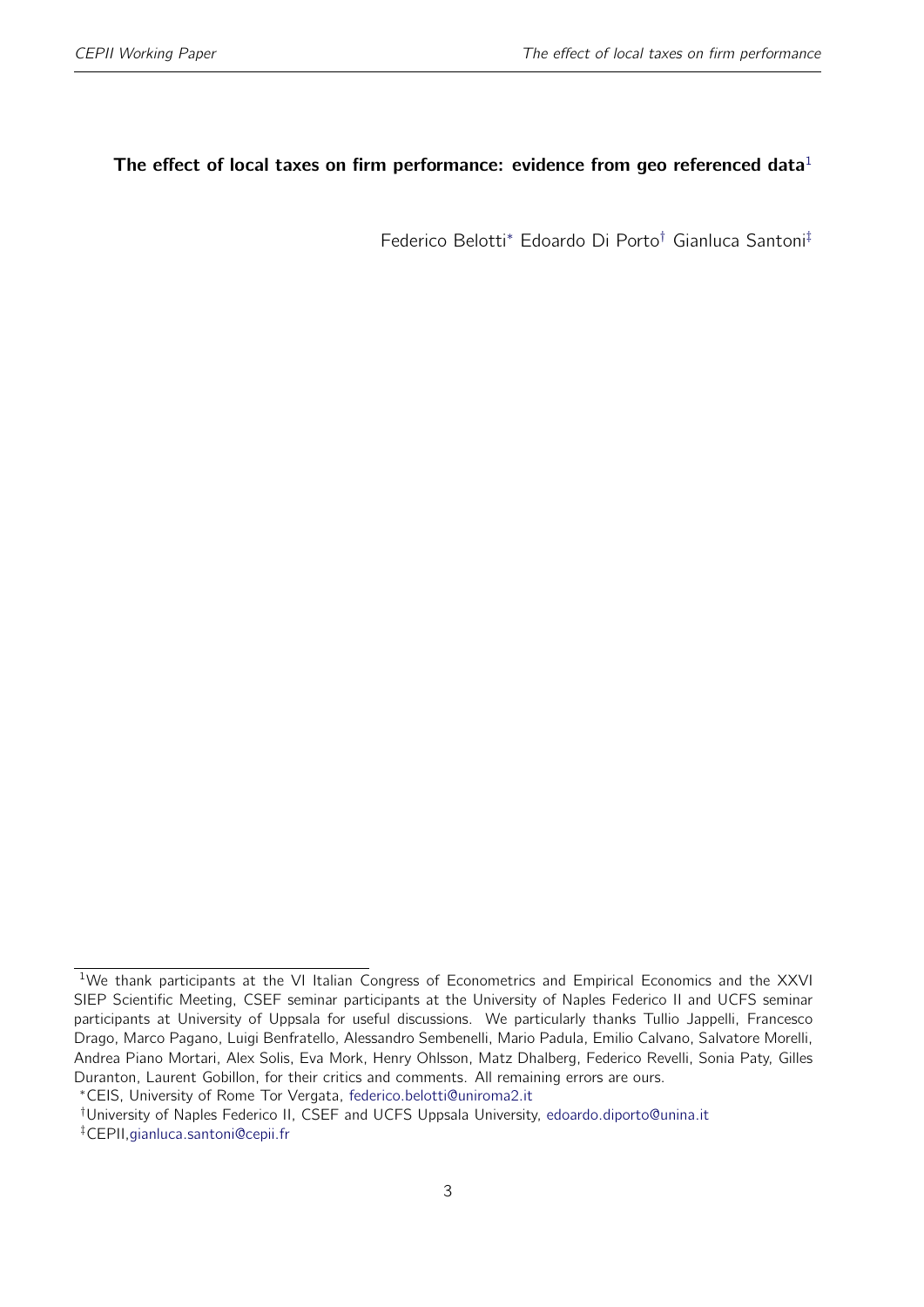#### 1. Introduction

The property tax has long been one of the main source of financing at the local government level. The new literature view about its economic incidence argues that it exerts distortionary effects on the use of capital at local level [\(Zodrow,](#page-24-0) [2001\)](#page-24-0). The empirical literature on the economic effects of this widely used tax and, in general, of local taxation is extensive.<sup>[2](#page-2-0)</sup> Despite this attention, the estimation of its impact is fraught with uncertainty and it is still one of the more debated issues in public finance.

Recently, [Duranton et al.](#page-22-0) [\(2011\)](#page-22-0) point out three main sources of this uncertainty. First, it may arise from the fact that many of the site's characteristics affecting the firm's choice on where to localize its plants are unobservable by the analyst, and likely correlated with both firm's characteristics and local taxation. Second, a reverse causality may arise due to the likely correlation between firm decisions and many aspects of the tax system itself. Third, a relevant source of bias is likely provided by the presence of firm-specific unobserved heterogeneity. By exploiting firm level panel data in which firms are geo-localized through postcodes, the authors address the aforementioned issues by using spatial and time differencing data transformations together with instrumental variables. They suggest without a formal statistical test that, by conditioning out site-specific unobserved heterogeneity, spatial differencing is the key to make plausible the exclusion restriction associated with their identification strategy. They provide suggestive evidence that an increase in the property tax rate leads to substantial reductions in firms employment (i.e., a growth slow-down effect) and no evidence of selection due to property taxation.[3](#page-2-0)

In this paper, we revisit the strategy of [Duranton et al.](#page-22-0) [\(2011\)](#page-22-0) to estimate the impact of business property taxation on firms performance. As well as providing general guidance to those attempting a similar appealing strategy, we extend their work in different directions. First, we exploit a geo-coded panel of italian manufacturing firms for the period 2001-2010 that, taking into account both administrative boundaries and accurate firms' geographical coordinates, reduces the bias due to a suboptimal firms georeferencing, as is the case with

<sup>&</sup>lt;sup>2</sup>For a review of the literature on the economics of property tax see [Mieszkowski and Zodrow](#page-23-0) [\(1989\)](#page-23-0). For a comprehensive review of the effect of local taxation on resource allocation, see [Bartik](#page-22-1) [\(1991\)](#page-22-1). For more recent references on empirical local public finance, see [Revelli](#page-23-1) [\(2015\)](#page-23-1).

<sup>3</sup>Local taxation represents a cost that can be reduced by moving production facilities to a new location characterized by a lower tax rate. However, if a firm choose to relocate, then it will face the cost of moving its assets to the new location. Clearly, if relocation costs are higher than local taxation costs regardless of the location, a firm will linger in its original location suffering what [Duranton et al.](#page-22-0) [\(2011\)](#page-22-0) define as slow-down effect; while if it relocates this will cause the so-called "selection" effect. Indeed, movers are likely to be the most efficient firms and will tend to relocate in low tax rate jurisdictions. We provide a simple test of selection-into-treatment finding no significant evidence of selection effect in our sample (see Appendix [8\)](#page-30-0) for details.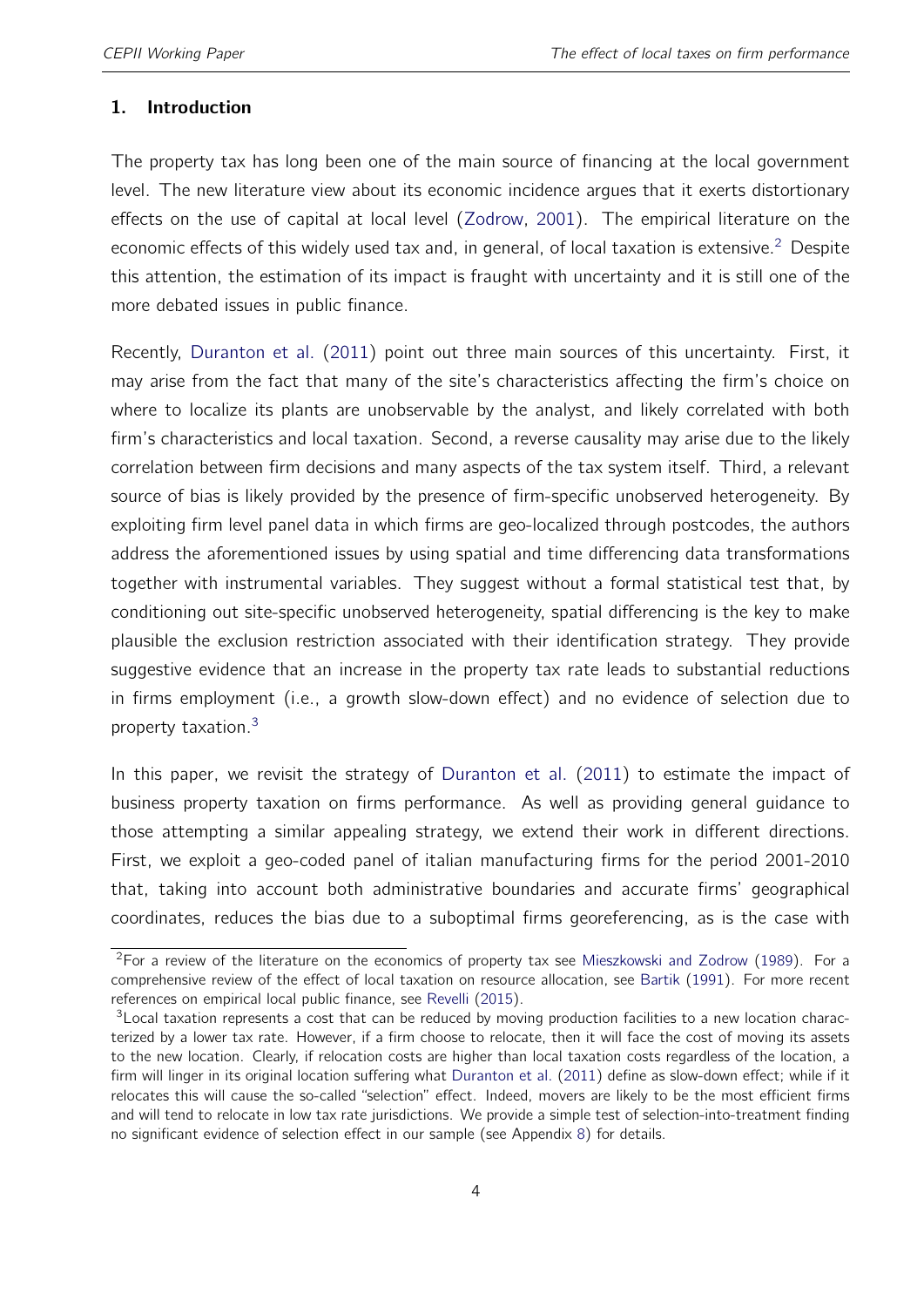postcodes. This enables to pair firms based on their actual distance in a very refined way and to apply spatial differentiation to all firms located in different municipalities and distant less then a certain threshold.<sup>[4](#page-2-0)</sup> Second, we provide a novel identification strategy for the impact of local taxation based on the political alignment between municipal governments and the central one. $5$  This instrumenting strategy identifies the local average treatment effect for the subpopulation of neighbouring firms located in distinct municipalities characterized by different political alignment. Third, even though [Duranton et al.](#page-22-0) [\(2011\)](#page-22-0) provide a standard errors correction to explicitly control for the cross-sectional dependence induced by the spatial difference transformation, the authors correctly acknowledge that their inference is not robust to heteroskedasticity, serial correlation or other forms of cross-sectional dependence. Since we find strong evidence of heteroskedasticity and serial correlation in the data, we base our inference on efficient generalized method of moments estimates and two-way clustered standard errors [\(Cameron and Miller,](#page-22-2) [2015\)](#page-22-2). Fourth, even thought employment can be considered a good indicator of firm growth from a short run perspective, oversizing firms may be inefficient and are likely to face a productivity slow-down in the medium run [\(Guiso and Rustichini,](#page-22-3) [2010\)](#page-22-3). Furthermore, firms may improve their performances without increasing their labor force but just re-organizing or innovating their production process. In order to provide a more complete picture of the impact of local taxation, we consider a wider range of firms' outcomes by looking not only at employment but also at capital, sales and total factor productivity (TFP).<sup>[6](#page-2-0)</sup> Finally, since agglomeration forces are likely to generate rents that local governors can exploit by raising taxation [\(Baldwin and Krugman,](#page-22-4) [2004\)](#page-22-4), we split our sample according to the degree of urbanization at a local labor system (LLS) level in order to provide a test for the presence of agglomeration rents.<sup>[7](#page-2-0)</sup>

The main empirical findings are as follows. We show that the spatial differencing is indeed the key to make our instrumenting strategy plausible, this evidence is supported by appropriate over-identification tests. Furthermore, we show that clustering is the key to provide a meaningful inference. We find that the semi-elasticities to local taxation are always negative and significant, specifically about -0.3 for capital, -0.11 for employment, -0.14 for TFP and -0.21 for sales. Back-of-the-envelope calculations suggest that the observed average increase in business property taxation between two consecutive years, which in our sample is found to be about 0.05 percentage points, induces economically plausible contractions in employment and capital, by about 0.5 workers and 8150 euros, respectively. These results are robust to

<sup>4</sup>We provide a discussion of the issues of georeferencing firms based on postcodes in Section [3.](#page-6-0)

<sup>&</sup>lt;sup>5</sup>From now on, we refer to the political alignment of municipal governments with the central government just as political alignment.

<sup>&</sup>lt;sup>6</sup>See Section [4.1](#page-9-0) for some theoretical arguments that could clarify our line of reasoning.

<sup>&</sup>lt;sup>7</sup>We find a rather strong evidence that denser italian jurisdictions set higher tax rates. See Section [3](#page-6-0) for details.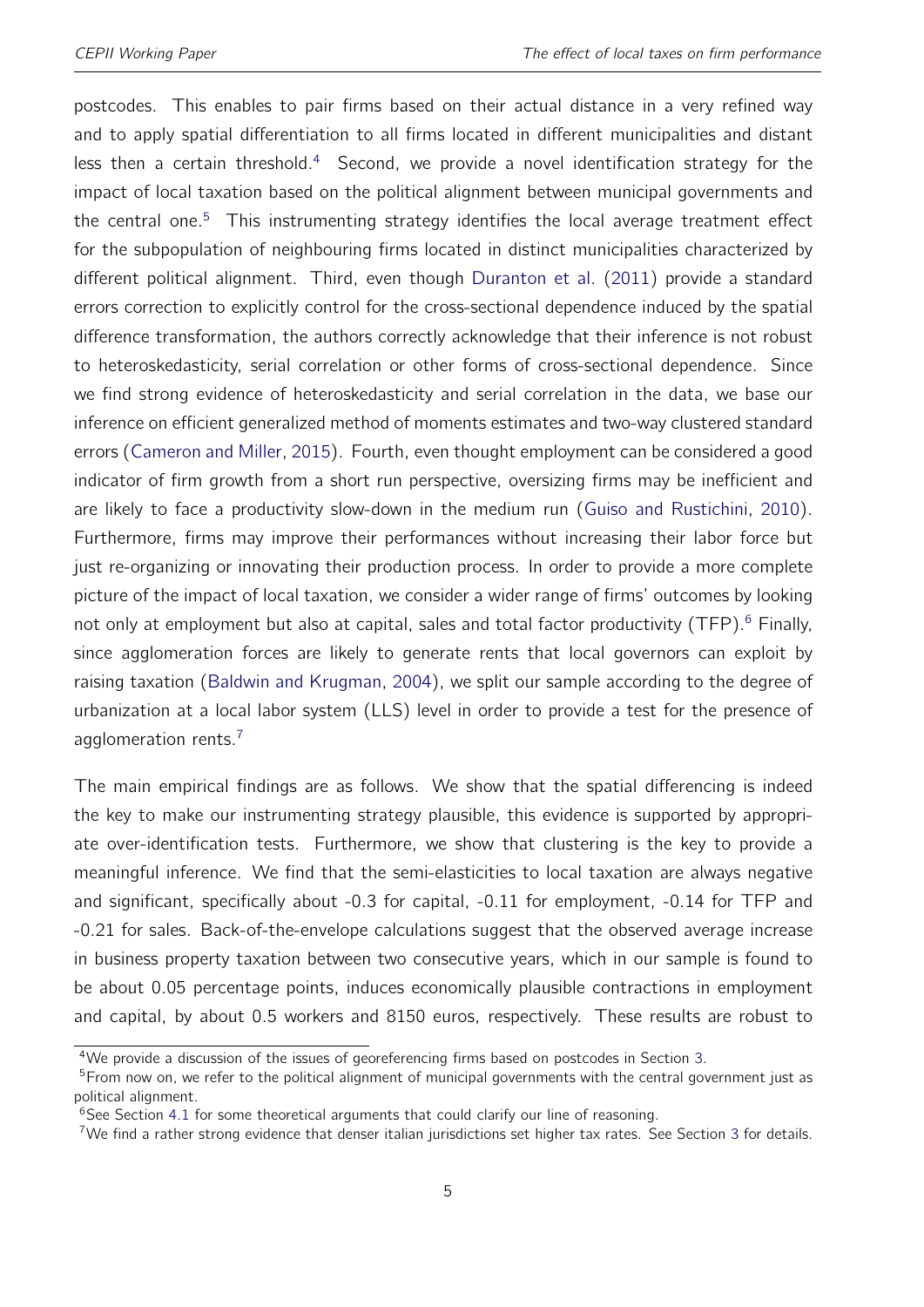a number of different specifications and instrumenting strategies. Our test for the Baldwin-Krugman agglomeration rents hypothesis confirms that, in high density areas, the negative effect of taxation is diluted by agglomeration economic forces.

# 2. Italian Institutional Framework

Italy is organized as a three-tier system of sub-national governments, whose layers are respectively regions, provinces and municipalities. The 8,100 municipalities are the smallest administrative units with delegated fiscal power.<sup>[8](#page-2-0)</sup> This makes them an ideal environment to test for spatial interactions and informational externalities which, intuitively, are more likely to arise the smaller is the scale of the units under observation. Municipalities are multi purpose governments, their major functions being registry, waste disposal, urban planning, illumination, road maintenance, local transports, social aid, child care, primary schooling, and assistance to the elderly. Expenditures are financed by grants (roughly by 45 percent), own taxes (30 percent) and other own revenues (such as tariffs, fees and penalties). Municipal taxes are manifold, but the major one is undoubtedly the local property tax, which accounts for more than half of total tax revenues; other important funding sources are the taxes on solid waste management, the latter works fairly as a tariff rather than as a tax covering a given share of waste.

Our analysis focuses on local property taxation, which represents the main leverage of the municipal fiscal power. This tax has a rate spanning from 0.4 to 0.7 percentage points of the tax base (which is a function of property's cadastral values and squared meters) and is differentiated between residential and business properties. In particular, we focus on property taxation concerning business properties. In this case, cadastral values are set taking into account also bolted heavy machineries (e.g., blast-furnaces, hydraulic presses, etc.) making this tax a classical tax on capital (See [Zodrow,](#page-24-0) [2001,](#page-24-0) on this point).

The ability to set business property tax rates was probably the only expression of municipal fiscal powers in the period under observation since alternative forms of taxing powers, namely the ability to manoeuvre the surcharge on national personal income tax (IRPEF), were hampered by national legislation. Finally, since residential property tax has de facto been abolished in 2008 and proposals for a future revision of municipal financing structure point to business properties as the principal source for local taxation, our analysis assumes even more relevance. At regional level another important tax is levied, the business tax (IRAP), a proportional tax on value added mainly financing the italian national health system. It is worth noting that while

 $8$ On average each municipality lays on an area of 14 square miles.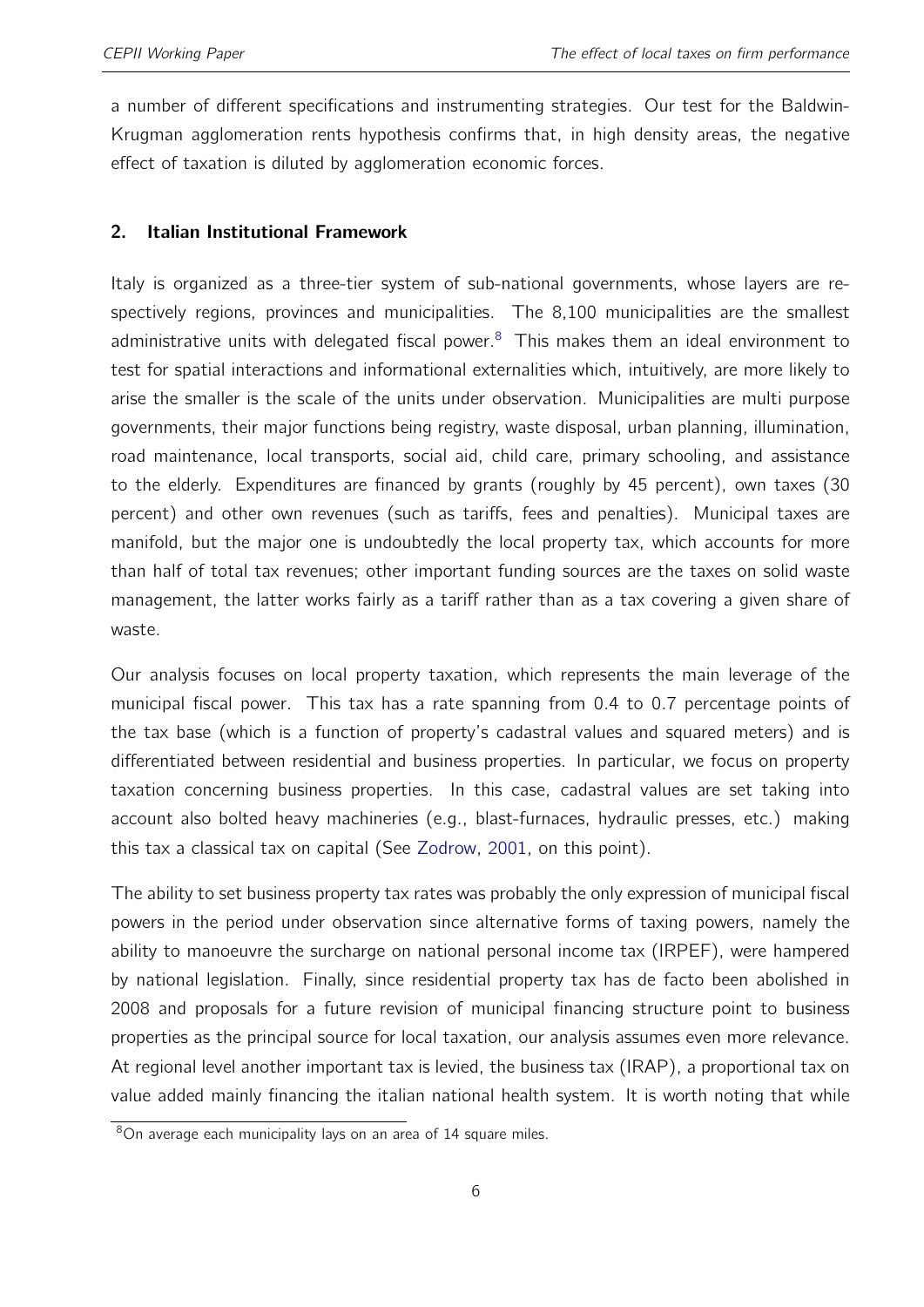this tax was the same at national level until 2008, some regions (Abruzzo, Campania, Lazio, Molise and Sicilia) increased the tax rate in order to adjust their fiscal budget starting from 2009.

# <span id="page-6-0"></span>3. Data and summary statistics

In order to implement the methodology described in Section [4,](#page-9-1) we build our data set merging information from several sources. The resulting sample is an unbalanced panel containing balance sheet information for a sample of italian manufacturing firms for the period 2001- 2010, as well as information on firms' geographical coordinates (latitude and longitude). It is worth noting that such refined data helps to reduce the bias due to inaccurate firm georeferentiation, as is the case when firms are referenced using zoning system centroids (e.g., centroids of zip-codes, postcodes, etc.).

# 3.1. The Modifiable Unit Area Problem

The negative effect of the zoning system on statistical results is known as modifiable area unit problem (MAUP). The bias induced by scale and shape effects is minimized if the units are: identical (shape, size and neighboring structure) and spatially independent [\(Arbia,](#page-22-5) [1989\)](#page-22-5). Two very difficult prerequisites to meet in practice.<sup>[9](#page-2-0)</sup> Figure [1](#page-28-0) reports a graphical explanation of this issue related to our purposes. The example is based on four jurisdictions (e.g., municipalities, regions, etc.) and five firms: in the left plot each firm is paired across jurisdictions by their Euclidean distance using accurate geographical coordinates; in the right plot each jurisdiction is divided into smaller areas (e.g., postcodes) and firm location is determined using the area's centroid. Even assuming a fairly homogenous size distribution, it is evident how the zoning scheme affects the distance between firms. If the objective is to pair firms based on their distance, this will clearly affect the pairing process and, as a consequence, the final estimation sample. Actually postcode areas are highly heterogeneous in both size and borders shape, implying that a postcode-based pairing process may be seriously affected compared to a coordinates-based pairing process.

We focus our analysis to the smallest administrative italian entity, the municipality, passing over any compound treatment irrelevancy [\(Keele and Titiunik,](#page-23-2) [2014\)](#page-23-2). For each municipality and year, we have information on the population density and on the business property tax

<sup>&</sup>lt;sup>9</sup>[Briant et al.](#page-22-6) [\(2010\)](#page-22-6) show that the size distribution of geographical units affects statistical results, especially when the dependent variable is not aggregated at the same level. However, their results using french employment areas also indicate that the bias induced by the MAUP is of second order with respect to model miss-specification. On the other hand, [Menon](#page-23-3) [\(2012\)](#page-23-3) exploit MAUP to evaluate the significance of economic concentration in US travel regions using randomly generated spatial units as control.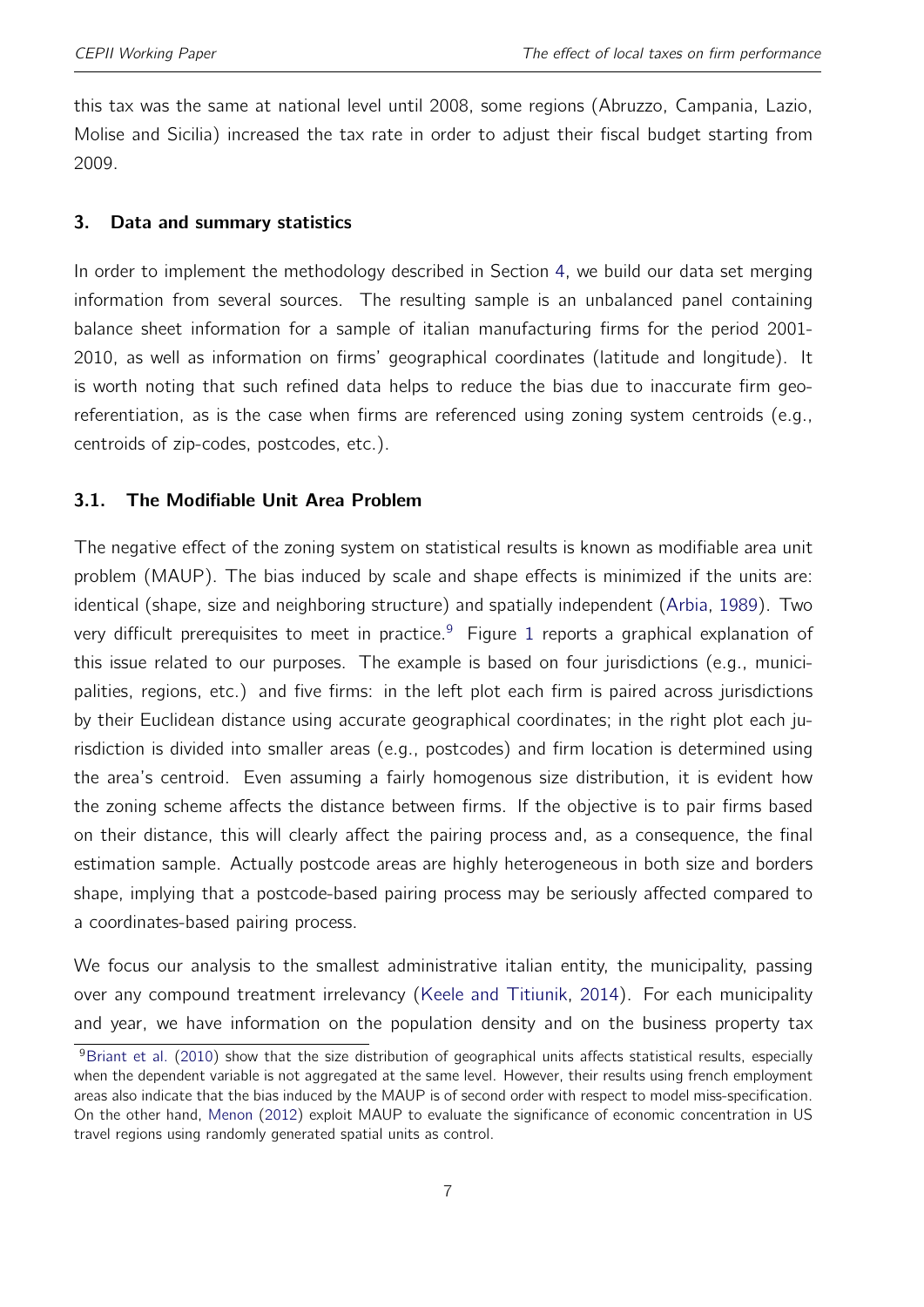rate imposed by the local authority. We further merge information on the results of local and national elections, which we exploit to build our identification strategy (see Section [4.2.1\)](#page-15-0).

# <span id="page-7-0"></span>3.2. Firm level data

Firm level data are obtained from the AIDA dataset, provided by Bureau Van Dijk<sup>[10](#page-2-0)</sup>. We use the AIDA Top version which contains information on companies with a turnover above 1,5 millions of euro. This implies that small and medium enterprises are likely to be underrepresented with respect to bigger firms. For example, in 2010 manufacturing firms with less than 50 employees account for 28 percent of total turnover in our data, against the 32 percent reported in the aggregate national statistics. The complete dataset contains the exact (georeferenced) location along with balance sheet information of over 275,000 italian enterprises, in this version financial accounts of subsidiaries are not consolidated in the corporate one. Firms are classified according to the main sector of activity (NACE, rev 2), we focus our attention on the manufacturing sector, namely to firms ranging from 2-digit NACE10 to NACE33. After discarding observations with missing data, we end up with an unbalanced panel of 21,603 manufacturing firms for the period  $2001-2010$ .<sup>[11](#page-2-0)</sup> Looking at the sectorial composition, our data seems to give a fairly good representation of italian's aggregate production structure, the share of employment, turnover and value added by industry (2-digits) correlates above 90 percent with the shares computed using manufacturing firms population from the italian national statistical institute (ISTAT). Moreover, if we look at the sector, province and year shares the distribution of firms in our data correlates at 82 percent with the official statistics on the overall number of active firms.<sup>[12](#page-2-0)</sup>

Since we only observe firms, not plants, and we are interested in measuring the impact of the local business property tax rate on different firm's outcomes, multi-plant enterprisers may be a cause of concern. Noteworthy, the phenomenon of multi-plant firms in Italy is relatively modest, in 2010, according to ISTAT more than 90 percent of manufacturing firms have only one production plant. Another potential issue is related to firms relocation, that we do not observe directly in the data. Tracking movement of firms across the italian territory is not straightforward, we can only infer the order of magnitude of the phenomenon from the Chambers of Commerce, that maintains the register of all active enterprisers by Province (NUTS3). In 2010, the first year for which the information is available, the Chambers of Commerce recorded around 411,000 new economic entities, but among them only about 50

<sup>10</sup><http://www.bvdep.com>.

 $11$ We also drop observations with implausible negative values for sales and value added, and keep only firms that stay in the sample for at least three years.

 $12$ Those data are provided by the National Chamber of Commerce, Unioncamere.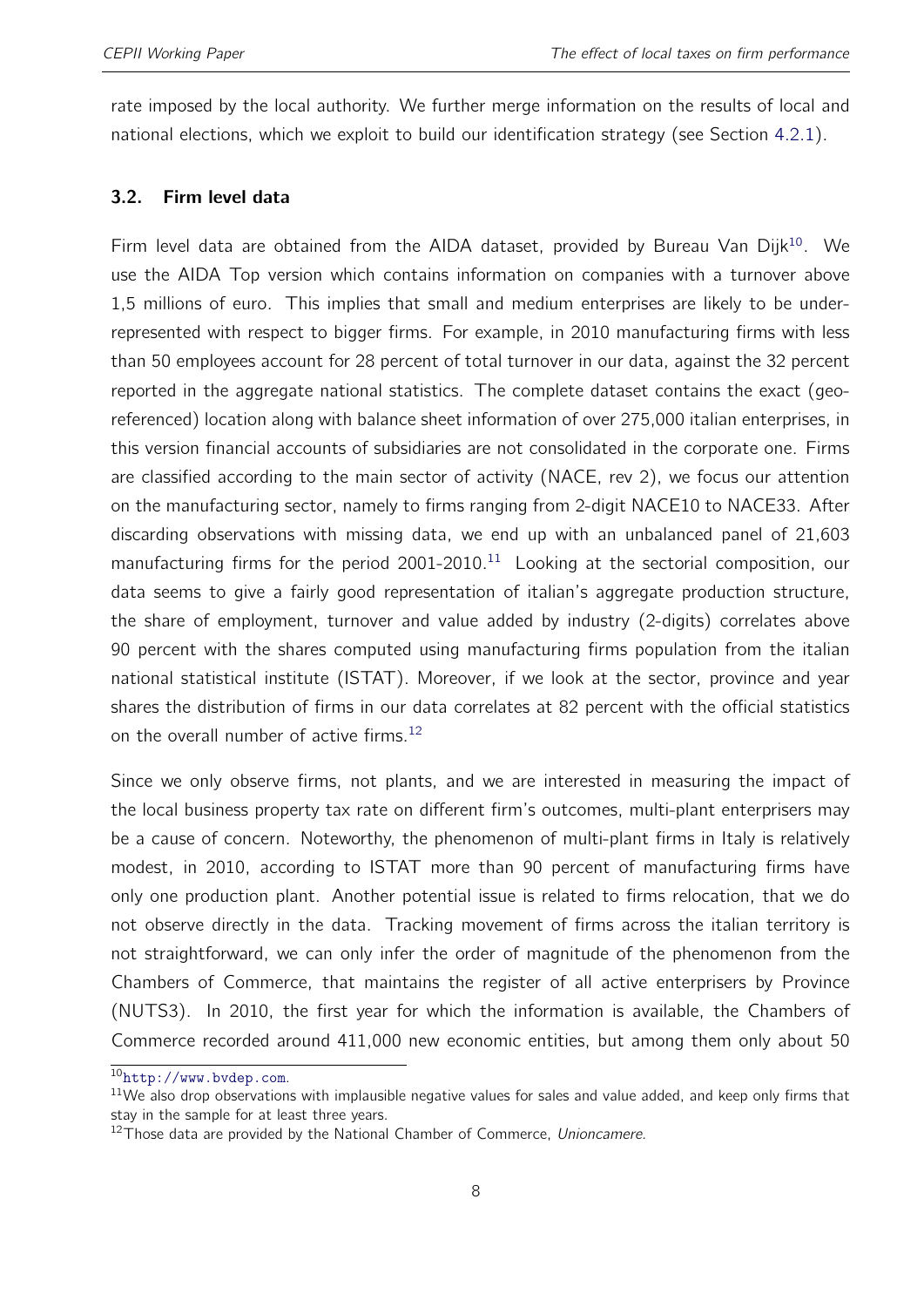percent (213,000) were "true" new born firms, the remaining registration updates were due to merge and acquisitions, changes in the juridical status and relocations.<sup>[13](#page-2-0)</sup> Considering that the stock of active firms in 2010 was over 6 million enterprises, such changes, and among them relocation, involved around 3.2 percent of the total.<sup>[14](#page-2-0)</sup>

An advantage of our dataset is that we can test the effect of the local taxation on employment, but we can also evaluate the effect on firms sales and TFP, extending previous results to other aspect of firm's behavior. We consider a value added TFP using the [Levinsohn and Petrin](#page-23-4) [\(2003\)](#page-23-4) semi-parametric approach, controlling for unobservable shocks through intermediary and energy inputs. Since book values for value added, fixed assets and intermediary inputs are in nominal terms we use OECD industry specific deflators. Looking at the TFP is particularly interesting given the fact that the business property tax considered here applies to production building and, as such, it can be seen as a tax on fixed capital (see next section for a detailed description of the property tax).

Table [1](#page-25-0) reports the descriptive statistics for the overall analysis sample, as well as by level of business property tax. Panel A provides descriptives for the considered outcome variables showing that there is a negative correlation between three of these outcomes, namely number of workers, capital and sales, and the property tax rate. For example, manufacturing firms located in a municipality in which the tax rate is less than 5 percent have, on average, 30 percent more workers and capital and about 45 percent more sales than firms located in municipality with highest tax rate. Panel B lists the observed firm's characteristics and shows that the average firm is 20 years old and that most of the firms in the analysis sample, about 87 percent, are located in northern regions, about 9 percent in central regions and only less than 5 percent in southern regions. This unbalanced geographical distribution well reflects the unequal development of the manufacturing industry in Italy. The last panel of Table [1](#page-25-0) reports summary statistics on the instrument. About 55 percent of the firms are located in a political aligned municipality, 43 percent are located in a center-right aligned jurisdiction and about 12 percent in a center-left aligned jurisdiction. Interestingly, the percentage of firms located in a political aligned municipality decreases when business property tax rate increases. This is an evidence of the first-stage mechanism at work, something we discuss further in Section [4.2.1.](#page-15-0)

<sup>13</sup> [Mayer et al.](#page-23-5) [\(2015\)](#page-23-5) study the impact of a French enterprise zone program on establishment location decisions and on labor market outcomes. They show that conditional on locating in a municipality that hosts a ZFU, the policy has a positive and sizeable impact on the probability to locate in the ZFU part rather than in the non-ZFU part of municipalities. However, the impact is highly heterogeneous across zones. Most importantly and in line with our assumptions, they show that this positive effect is entirely due to within-municipality diversion effects. They do not find any relocation effect across municipalities.

 $14$ These figures refer to the whole economy, we do not have detailed information on the manufacturing sector.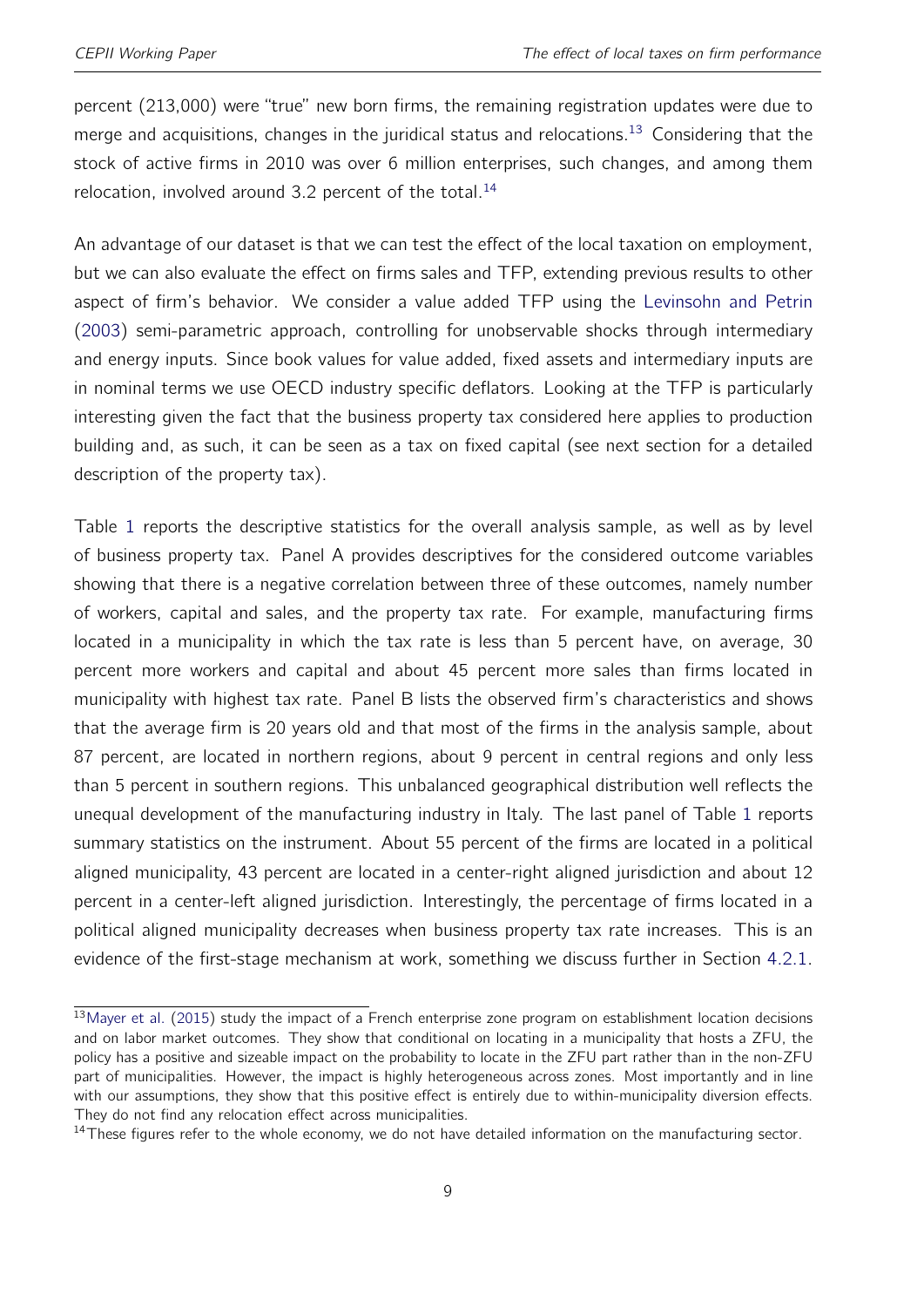# 3.3. Local taxation

Data on the local business property tax are from the italian Minister of Economics and Finances. The business property tax rate is defined independently by each municipality and, as is true for many developed countries, represents one of the main source of financing for local administrations: in 2010 around 45 percent of total tax revenues was represented by property tax revenues. The effective tax burden results from the application of the effective rate to the property rent. The rent is proportional to the size of the building and the land appraisal, the latter is based on census areas, providing that in each municipality there may be several census areas.<sup>[15](#page-2-0)</sup> This may be a cause of concern for our identification strategy. Interestingly, the first introduction of land appraisal in Italy dates back to  $1939$ .<sup>[16](#page-2-0)</sup> Since their introduction, land values have been revised only once in 1990. Given that our period of interest is 2001-2010 and that we consider only firms within a range of less than 3 km, land values heterogeneity should be completely captured by firms fixed-effects.

Figure [2](#page-28-1) reports the geographical distribution of the business property tax rate. As can be seen the imposed rate spread from 0.4 to 0.7 percent and, interestingly, there are no clear cut geographical patterns. Furthermore, as we show in Figure [3,](#page-29-0) denser italian LLS include municipalities characterized by higher tax rates, supporting the agglomeration rents hypothesis suggested by [Baldwin and Krugman](#page-22-4) [\(2004\)](#page-22-4). We can also notice that, over time, the data shows a generalized convergence of the effective tax rate to the highest level. Nonetheless, its conditional distribution on LLS population density remains almost unchanged.

# <span id="page-9-1"></span>4. Empirical Strategy

#### <span id="page-9-0"></span>4.1. The effect of business property tax on firm performance: expected results

Following previous literature, we assume that relocation expenses exceed the cost of taxation.<sup>[17](#page-2-0)</sup> Within this scenario, we expect business property tax to cause a growth slow-down not only in employment but also across other dimensions.

Let us assume that there are two factors of production, capital and labour. Since it increases input prices, an increase in business property tax should directly and negatively affect capital. Providing that there is imperfect substitutability between the two factors, a credible assumption

<sup>&</sup>lt;sup>15</sup>Note that census areas do not spread across multiple municipalities.

<sup>16</sup>Law number 1249, 11th August 1939.

 $17$ We cannot directly control for relocation effect due to data limitations; however, relocation is a relatively rare event for italian manufacturing firms and does not appear to jeopardize our empirical strategy. We investigate the effect of firm location in Appendix [8](#page-30-0) by exploring the share of new born firms by municipality.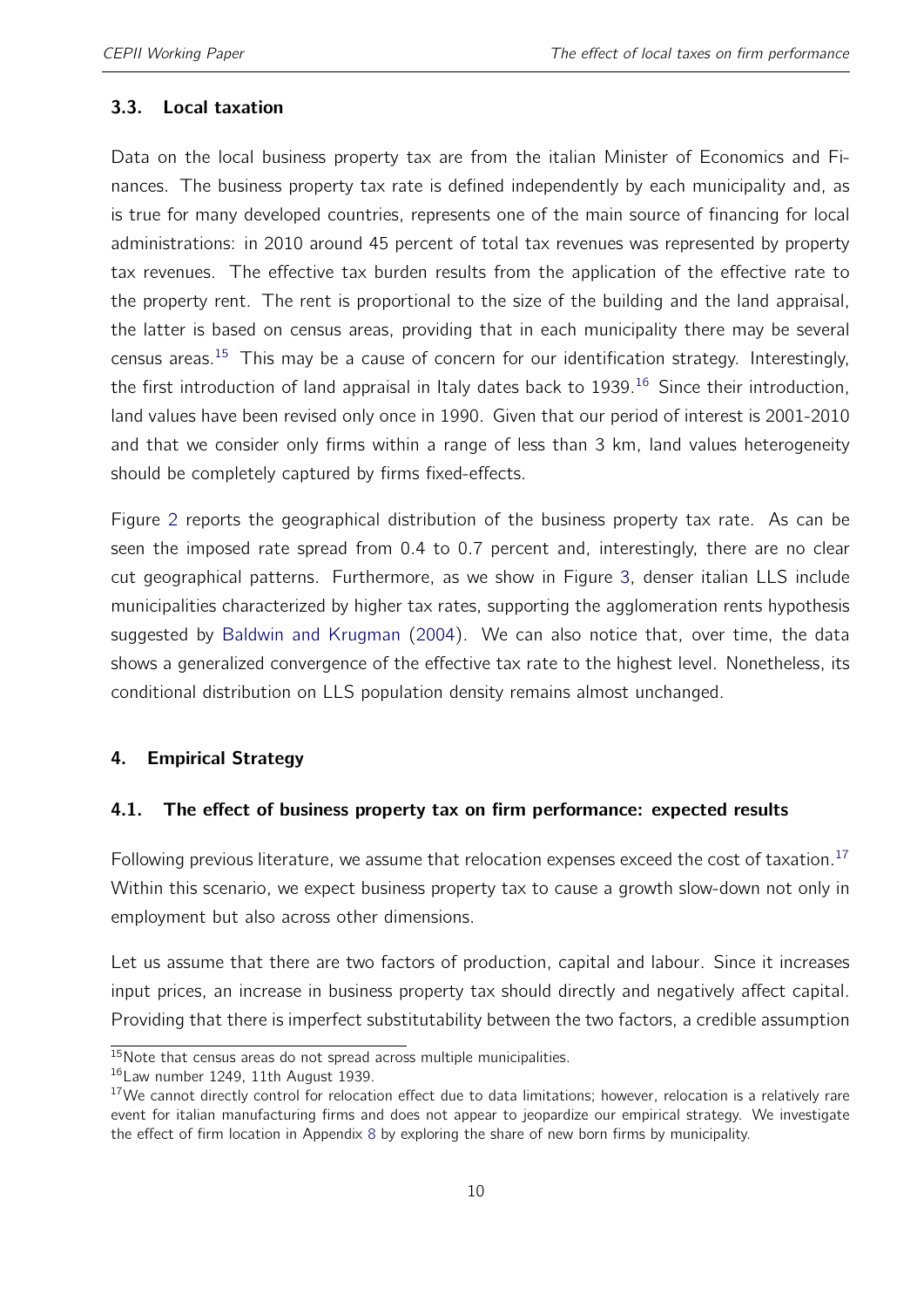in the manufacturing sector, the effect of such tax on employment should be negative but lower than the one on capital.

From a general equilibrium perspective, with two sectors, say manufacturing and services, a prediction of this effect is way more difficult. In this case, an increase in the business property tax rate is likely to determine an increase in the cost of capital for the more capital intensive sector. This will, in turn, lead to an increase of the capital intensive products' prices, thus decreasing their relative demand and inducing a negative effect on sales. Firms operating in the capital intensive sector will then try to exploit labour rather than capital, hence the effect of business property tax on employment will depend on the degree of substitutability between the two inputs, on the relative demand for labour by the two sectors and on the availability of this latter input in the local labour market. As a result, the effect of business property tax on employment is ambiguous and an empirical test is needed. This uncertainty sharpens if we assume that the labour input is differently supplied in different local labour markets, e.g. the labour input is more available and heterogenous within denser local labour markets. In this setting, imperfect inputs substitutability could induce an unbalanced and inefficient reorganization of production, thus making particularly appealing a test on the effect of local taxation on TFP. If the effect of property tax on employment is positive, then re-organization of the production structure is feasible for the capital intensive sector and TFP should not be influenced at all. On the other hand, if the effect is negative, we expect TFP to be negatively affected by an increase in taxation.

## <span id="page-10-1"></span>4.2. Econometric strategy

<span id="page-10-0"></span>We are interested in estimating the impact of the business property tax rate on the aforementioned set of firm's outcomes. The structural model of interest can be expressed as follows

$$
y_{it} = \beta_1 r_{at} + \beta_2 a_{it} + \beta_3 a_{it}^2 + \alpha_i + \delta_a + \psi_{zt} + \theta_{zt} + \epsilon_{it},
$$
\n(1)

where  $y_{it}$  is the log outcome of firm *i* at time t,  $r_{at}$  is the business property tax rate in municipality a,  $a_{it}$  and  $a_{it}^2$  represent a second order polynomial of the firm's age,  $\alpha_i$  is a firm fixed-effect which captures the impact of unobservable time-invariant firm characteristics,  $\delta_a$ is a municipality fixed-effect capturing the impact of unobservable time-invariant municipality characteristics,  $\psi_{zt}$  is a source of time-varying heterogeneity for location z, defined at a finer spatial scale than a, that is local specific but does not vary continuously across space or, in other words, does not spill over across the jurisdictions,  $\theta_{zt}$  is a time-varying effect for location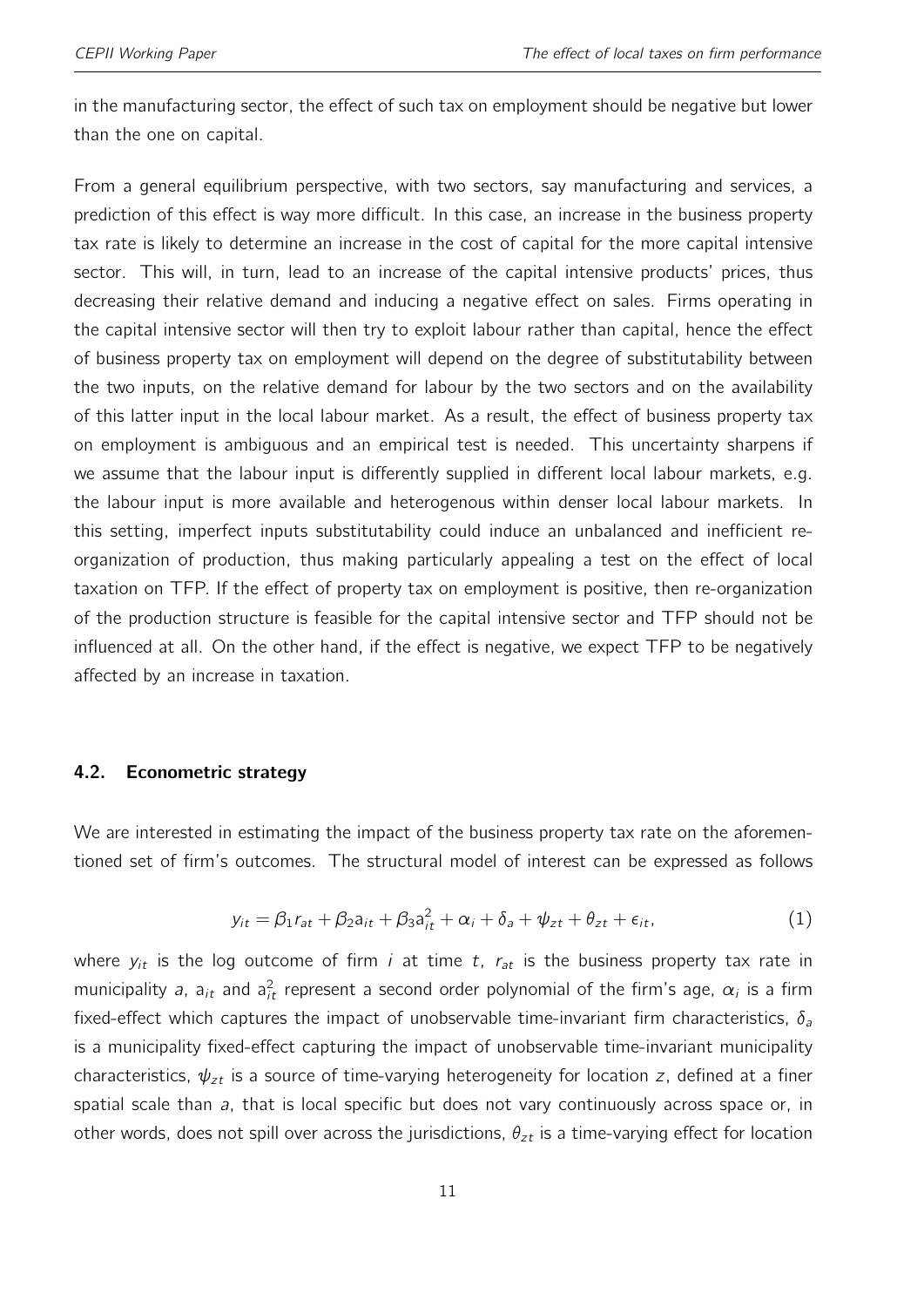z which, on the other hand, is assumed to vary continuously across space.<sup>[18](#page-2-0)</sup> Finally,  $\epsilon_{it}$  is the standard idiosyncratic error. The main parameter of interest in this model is  $\beta_1$  which captures the average percentage change in the outcome of a firm for a unit increase in the business property tax rate levied at municipal level, after controlling for firm's age, unobserved time-invariant heterogeneity and unobserved time-varying local heterogeneity.

One approach to estimating  $\boldsymbol{\beta} = (\beta_1, \beta_2, \beta_3)$  is to rule out  $\alpha_i$  and  $\delta_a$  through a within-firm transformation to get

<span id="page-11-0"></span>
$$
\tilde{y}_{it} = \beta_1 \tilde{r}_{at} + \beta_2 \tilde{a}_{it} + \beta_3 \tilde{a}_{it}^2 + \tilde{\psi}_{zt} + \tilde{\theta}_{zt} + \tilde{\epsilon}_{it},
$$
\n(2)

where  $\tilde{y}_{it} = y_{it} - \bar{y}_i$  with  $\bar{y}_i = \frac{1}{T}$  $\frac{1}{T_i}\sum_{t=1}^{T_i}y_{it}$ . Model [\(2\)](#page-11-0) will give consistent estimates only if cov $[(\tilde r_{at},\tilde a_{it},\tilde a_{it}^2),\tilde\psi_{zt}+\tilde\theta_{zt}+\tilde\epsilon_{it}]\,=\,0.$  a condition that is unlikely to hold since the local effects are likely to be correlated across neighboring sites, implying that  $\tilde{r}_{at}$  is likely to be correlated with both  $\tilde{\psi}_{zt}$  and  $\tilde{\theta}_{zt}$ . The standard way to deal with this correlation is to find a suitable instrumenting strategy for the municipal tax rate. However, instruments for  $\tilde{r}_{at}$  are also likely to be correlated with unobserved time-varying local effects  $(\tilde{\psi}_{zt}$  and  $\tilde{\theta}_{zt})$  violating the orthogonality condition.

An alternative to the instrumental variable approach is the spatial differentiation à la [Duranton](#page-22-0) [et al.](#page-22-0) [\(2011\)](#page-22-0), that is taking for each time t the difference between each reference firm and any neighboring firm in the sample located at a distance less than  $d$  from the reference one. Applying this transformation to model [\(2\)](#page-11-0) gives

<span id="page-11-1"></span>
$$
\Delta^d \tilde{y}_{it} = \gamma \Delta^d \tilde{r}_{at} + \beta_2 \Delta^d \tilde{a}_{it} + \beta_3 \Delta^d \tilde{a}_{it}^2 + \Delta^d \tilde{\psi}_{zt} + \Delta^d \tilde{\theta}_{zt} + \Delta^d \tilde{\epsilon}_{it},
$$
\n(3)

with  $\Delta^d$  being the spatial difference operator.

It is worth noting that, differently from [Duranton et al.](#page-22-0) [\(2011\)](#page-22-0), we only pair firms located in different municipalities and distant less then  $d$ . This means that here we are exploiting only neighbouring firms located across municipalities to identify the effects of taxation.<sup>[19](#page-2-0)</sup>

Consistent estimates of  $\beta$  in model [\(3\)](#page-11-1) can be obtained only if

<span id="page-11-2"></span>
$$
\text{cov}[(\Delta^d \tilde{r}_{at}, \Delta^d \tilde{a}_{it}, \Delta^d \tilde{a}_{it}^2), \Delta^d \tilde{\psi}_{zt} + \Delta^d \tilde{\theta}_{zt} + \Delta^d \tilde{\epsilon}_{it}] = 0,
$$

 $18$ It is worth noting that in the case in which firms do not change their location, the firm-fixed effects also control for unobserved time-invariant at local level.

 $19$ Notice that including also neighbouring firms located in the same municipality does not improve the identification of the effect of taxation, the variable of interest in this study, while clearly helps in improving the precision of the estimates of other exogenous firm-level covariates included in the model (here, a<sub>it</sub> and a $^2_{it}$ ).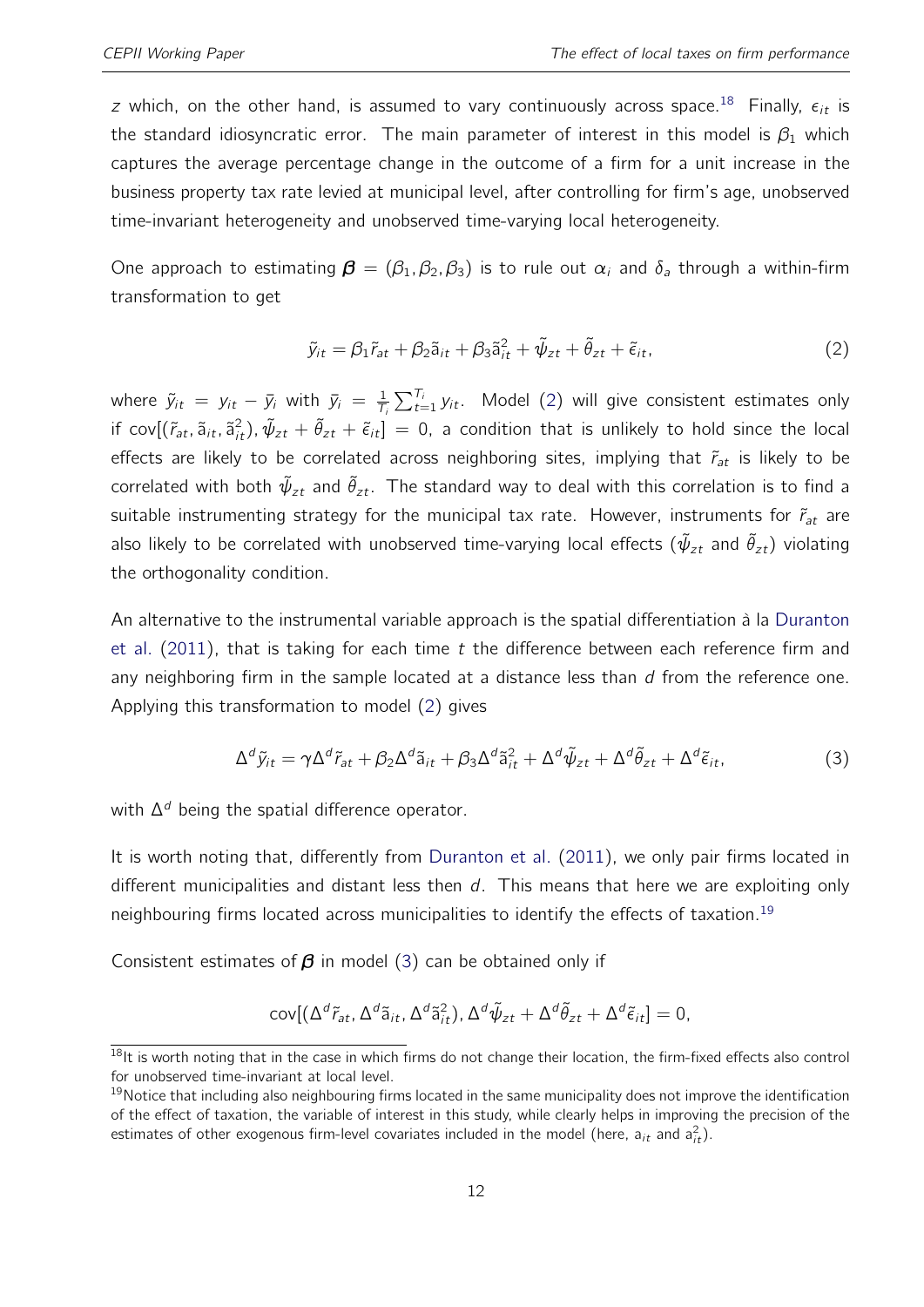a condition that is likely to hold only if the spatial differentiation is performed using a (arbitrary small) "optimal" distance  $d^*$  and both  $\tilde{\psi}_{zt}$  and  $\tilde{\theta}_{zt}$  vary continuously across space. Since  $\psi_{zt}$ is not smoothed over space by assumption,  $\Delta^{d^*}\tilde{\psi}_{zt}\neq 0$  and the parameters of interest will not be properly estimated by applying least squares to model [\(3\)](#page-11-1).

It is worth to emphasize that the spatial difference transformation aims to remove any source of smooth-over-space "local" spillovers potentially correlated with the independent variables in the model and affecting firms' performance. Thus, it does not mirror the practical estimation of the treatment effect in a regression discontinuity design (RDD).<sup>[20](#page-2-0)</sup> Furthermore, RDD assumptions are likely to be violated in our setting. Indeed, not only the treatment variable is endogenous, but also the Stable Unit of Treatment Value Assumption (SUTVA) is likely to be violated due to the presence of (unobserved) local spillovers that cross the boundaries (i.e.  $\theta_{zt}$ ) affecting the performance of both treated and control groups.

For example, among other duties, italian municipalities spend their business property tax revenues in urban planning. Suppose that one of this programs provides better conditions for local businesses and improved logistics of goods and raw materials in an area that is close to the border (e.g., quality roads or new infrastructures that reduce transport costs). In this case, it is very likely that firms located near but beyond the border will benefit too. Thus, even thought the treatment was exogenously assigned, the presence of these local spillovers creates the conditions for a violation of the SUTVA in a regression discontinuity design at the border (i.e., the spatial regression discontinuity design). This kind of local spillovers might also naturally arise from fiscal competition among neighboring jurisdictions. For example, a jurisdiction might want to create better conditions for local businesses by lowering the business tax rate. In order to keep up with the competition, neighboring jurisdictions might reduce their own tax rate too creating, in turn, better conditions for their local businesses.

These are examples of spatially smooth time-varying unobserved factors that can be easily ruled out if the aforementioned spatial difference transformation is performed at the optimal distance  $d^*$ . However, it is also possible to have other factors which may not spill over across jurisdictions (i.e.  $\psi_{zt}$ ) but are correlated with firm performances. An example could be the (unobserved) quality of a locally provided public good that, due to institutional constraints, affects only firms located in the specific jurisdiction in which the public good is effectively provided, i.e. the efficiency of public kindergartens that release female labour supply in a local labour market [\(Cascio,](#page-22-7) [2009\)](#page-22-7). This kind of endogeneity cannot be easily removed through data transformation, even if the spatial difference is performed at the optimal distance. Furthermore,

<sup>&</sup>lt;sup>20</sup>See [Imbens and Lemieux](#page-23-6) [\(2008\)](#page-23-6) and [Baum-Snow and Ferreira](#page-22-8) [\(2015\)](#page-22-8) for a comprehensive reviews of RDD and RDD applications in urban economics, respectively.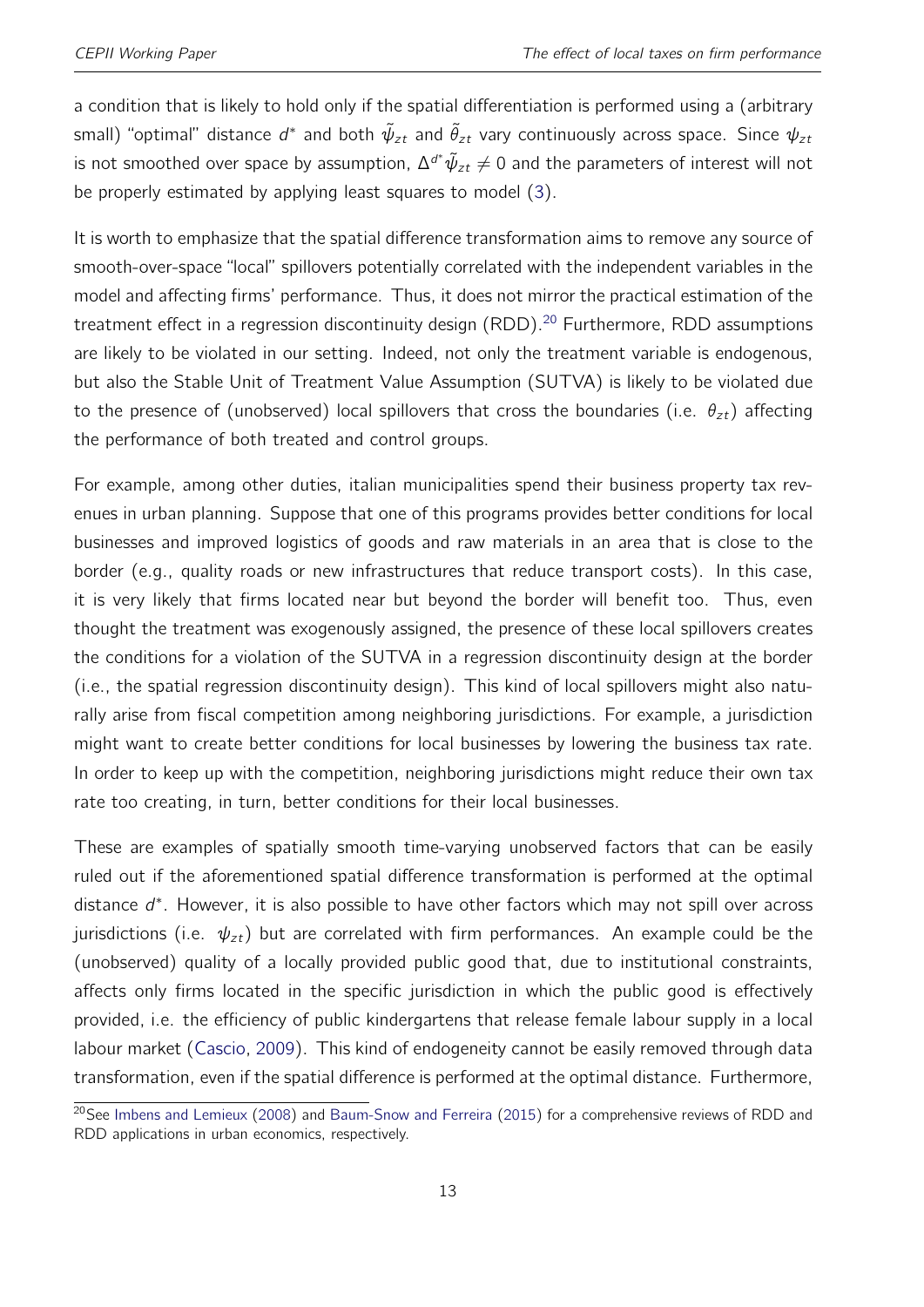since in practice one needs enough observations to estimate the model and the optimal distance d ∗ is unknown, spatial differentiation is likely to be applied at a non-optimal distance level, implying that this strategy alone will be able to reduce but not eliminate all the endogeneity of the municipal tax rate coming from  $\theta_{zt}$ . This explain why we propose to exploit both spatial differentiation and instrumental variables techniques to enhance the proper identification of the  $\beta_1$  parameter.

More formally, a consistent IV estimator of  $\beta$  can be expressed in matrix notation as

$$
\hat{\boldsymbol{\beta}}_{IV} = (\Delta^d \tilde{\boldsymbol{X}} \boldsymbol{P}_{Z} \Delta^d \tilde{\boldsymbol{X}})^{-1} (\Delta^d \tilde{\boldsymbol{X}} \boldsymbol{P}_{Z} \Delta^d \tilde{\boldsymbol{y}}),
$$
\n(4)

with  $\bm{P}_Z~=~\Delta^d \tilde{\bm{Z}} (\Delta^d \tilde{\bm{Z}}', \Delta^d \tilde{\bm{Z}}')^{-1} \Delta^d \tilde{\bm{Z}}'$  and where  $\Delta^d \tilde{\bm{X}}~=~(\Delta^d \tilde{r}_{at}, \Delta^d \tilde{\mathsf{a}}_{it}, \Delta^d \tilde{\mathsf{a}}_{it}^2)$  and  $\Delta^d \tilde{\bm{Z}}$  are the design and instruments matrices after within-firm projection and spatial differentiation, respectively. As noted before, spatial differentiation induces a specific type of cross-sectional dependence. In this case, the asymptotic variance of [\(4\)](#page-11-2) can then be estimated by means of the following sandwich type estimator

$$
\widehat{V}(\widehat{\boldsymbol{\beta}}_{IV}) = \widehat{\sigma}^2 \mathbf{A} \mathbf{B} \mathbf{A}
$$
 (5)

where  $\bm{A}=(\Delta^d\tilde{\bm{X}}\bm{P}_Z\Delta^d\tilde{\bm{X}})^{-1},\ \bm{B}=\Delta^d\tilde{\bm{X}}'\bm{P}_Z\Delta^d\Delta^{d'}\bm{P}_Z\Delta^d\tilde{\bm{X}},\ \hat{\sigma}^2=\frac{\Delta^d\tilde{\bm{\mathcal{E}}}'\Delta^d\tilde{\bm{\mathcal{E}}}}{\Im M}\bm{E}'\bm{A}\bm{P}_Z\bm{X}}$  $\frac{\Delta^d \boldsymbol{\mathcal{E}} ~\Delta^d \boldsymbol{\mathcal{E}}}{2N-tr(\boldsymbol{A}\boldsymbol{B})},~\Delta^d \boldsymbol{\widetilde{\epsilon}}~=~\Delta^d \boldsymbol{\widetilde{y}}~-\nonumber$ ∆d $\tilde{\bm{\chi}}\hat{\bm{\beta}},\;N=\sum_{p=1}^P T_p,\;P$  the number of pairs,  $T_p$  the number of years that pair  $p$  appears in the data and  $tr()$  is the trace operator.<sup>[21](#page-2-0)</sup> However, a key concern of this covariance matrix estimator is that it completely ignores issues arising from serial correlation or any other type of cross-sectional dependence of the errors. We applied the [Wooldridge](#page-23-7) [\(2001\)](#page-23-7) test for serial correlation before any data transformation, i.e. model [\(1\)](#page-10-0), and after the within-group/spatial difference transformations, i.e. model [\(3\)](#page-11-1) with  $d = (0.5km, 1km, 1.5km, 2km, 3km)$ . In all the cases the null hypothesis of no first-order autocorrelation was strongly rejected. Then, following [Cameron and Miller](#page-22-2) [\(2015\)](#page-22-2), we based our statistical inference on the following twoway cluster-robust covariance matrix estimator

<span id="page-13-0"></span>
$$
\widehat{V}_{2\text{way}}(\widehat{\boldsymbol{\beta}}_{IV}) = \widehat{V}_{1}(\widehat{\boldsymbol{\beta}}_{IV}) + \widehat{V}_{2}(\widehat{\boldsymbol{\beta}}_{IV}) - \widehat{V}_{12}(\widehat{\boldsymbol{\beta}}_{IV}),
$$
\n(6)

<sup>&</sup>lt;sup>21</sup>Notice that  $\Delta^d$ , the spatial difference operator, is the (block) matrix that allows to spatially differentiate the within-firm transformed data (i.e., model [\(2\)](#page-11-0)). For a formal representation of this matrix, see Appendix A, p.1040 of [Duranton et al.](#page-22-0) [\(2011\)](#page-22-0).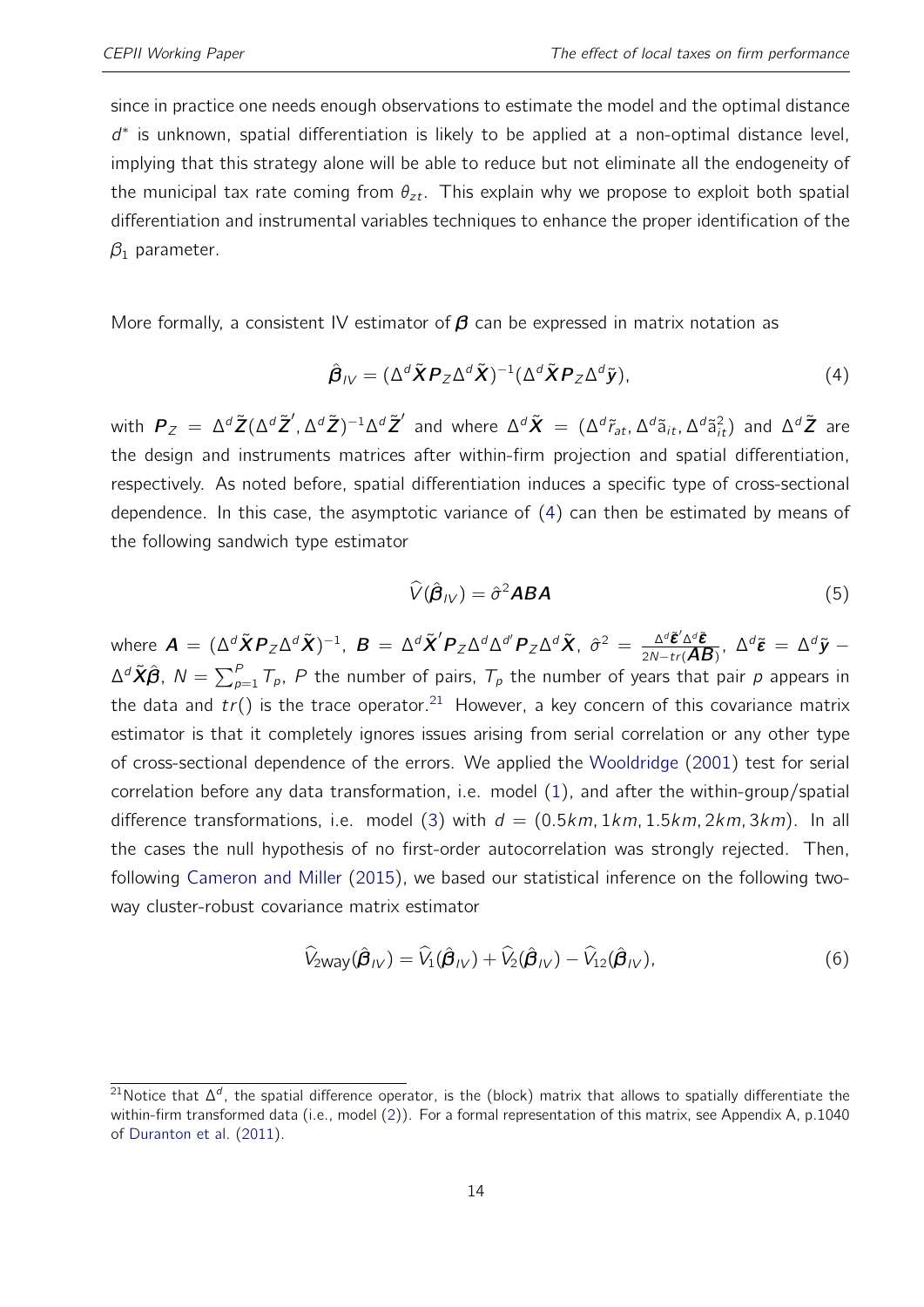where

$$
\widehat{V}_1(\widehat{\boldsymbol{\beta}}_{\text{IV}}) = \mathbf{A}\Delta^d \widetilde{\mathbf{X}}' \Delta^d \widetilde{\mathbf{Z}} (\Delta^d \widetilde{\mathbf{Z}}' \Delta^d \widetilde{\mathbf{Z}})^{-1} \widehat{\mathbf{W}}_1 (\Delta^d \widetilde{\mathbf{Z}}' \Delta^d \widetilde{\mathbf{Z}})^{-1} \Delta^d \widetilde{\mathbf{X}} \mathbf{A}, \tag{7}
$$

$$
\widehat{V}_2(\widehat{\boldsymbol{\beta}}_{IV}) = \mathbf{A}\Delta^d \widetilde{\mathbf{X}}' \Delta^d \widetilde{\mathbf{Z}} (\Delta^d \widetilde{\mathbf{Z}}' \Delta^d \widetilde{\mathbf{Z}})^{-1} \widehat{\mathbf{W}}_2 (\Delta^d \widetilde{\mathbf{Z}}' \Delta^d \widetilde{\mathbf{Z}})^{-1} \Delta^d \widetilde{\mathbf{X}} \mathbf{A}, \tag{8}
$$

$$
\widehat{V}_{12}(\widehat{\boldsymbol{\beta}}_{IV}) = \mathbf{A}\Delta^{d}\widetilde{\mathbf{X}}'\Delta^{d}\widetilde{\mathbf{Z}}(\Delta^{d}\widetilde{\mathbf{Z}}'\Delta^{d}\widetilde{\mathbf{Z}})^{-1}\widehat{\mathbf{W}}_{12}(\Delta^{d}\widetilde{\mathbf{Z}}'\Delta^{d}\widetilde{\mathbf{Z}})^{-1}\Delta^{d}\widetilde{\mathbf{X}}\mathbf{A},
$$
\n(9)

with

$$
\widehat{W}_1 = \left( \sum_{\rho=1}^P \Delta^d \widetilde{Z}'_{\rho} \Delta^d \widetilde{\boldsymbol{\epsilon}}_{\rho} \Delta^d \widetilde{\boldsymbol{\epsilon}}'_{\rho} \Delta^d \widetilde{Z}_{\rho} \right), \qquad (10)
$$

$$
\widehat{\boldsymbol{W}}_2 = \left( \sum_{t=1}^T \Delta^d \widetilde{\boldsymbol{Z}}_t' \Delta^d \widetilde{\boldsymbol{\varepsilon}}_t \Delta^d \widetilde{\boldsymbol{\varepsilon}}_t' \Delta^d \widetilde{\boldsymbol{Z}}_t \right), \tag{11}
$$

$$
\widehat{W}_{12} = \left( \sum_{m=1}^{M} \Delta^{d} \widetilde{Z}'_{m} \Delta^{d} \widetilde{\boldsymbol{\epsilon}}_{m} \Delta^{d} \widetilde{\boldsymbol{\epsilon}}'_{m} \Delta^{d} \widetilde{Z}_{m} \right), \qquad (12)
$$

with P the numbers of clusters at pair level, T the numbers of clusters at time (year) level and M the numbers of clusters at pair-by-time level. Results from a set of preliminary Monte Carlo simulations based on the data generating process in [\(1\)](#page-10-0) show that, with critical value from the  $T(J-1)$  distribution with  $J = min(P, T)$ , the proposed two-way cluster-robust covariance matrix estimator has the expected rejection rates in presence of multiplicative heteroskedasticity and first-order serial correlation even in the case of few clusters ( $J = 10, 20, 30$ ) with unequal size.<sup>[22](#page-2-0)</sup> By using  $(6)$ , we are making specific assumptions about the errors, that is observations on the same pair in two different time periods are correlated (serial correlation) as well as observations on two different pairs in the same time period (cross-sectional dependence). In this case, and considering we are in a overidentified model (see Section [4.2.1\)](#page-15-0), the classical IV estimator is less efficient compared to the linear GMM estimator. Hence, our empirical analysis is based on

<span id="page-14-0"></span>
$$
\hat{\boldsymbol{\beta}}_{\text{GMM}} = (\Delta^d \tilde{\boldsymbol{X}} \Delta^d \tilde{\boldsymbol{Z}} \hat{\boldsymbol{W}}_Z \Delta^d \tilde{\boldsymbol{Z}}' \Delta^d \tilde{\boldsymbol{X}})^{-1} (\Delta^d \tilde{\boldsymbol{X}} \Delta^d \tilde{\boldsymbol{Z}} \hat{\boldsymbol{W}}_Z \Delta^d \tilde{\boldsymbol{Z}}' \Delta^d \tilde{\boldsymbol{y}}),
$$
(13)

where, for two-way clustered errors, the efficient two-step GMM estimator uses  $\widehat{W}_Z=(\widehat{W}_1+\widehat{W}_2)$  $\hat{\bm{W}}_2 - \hat{\bm{W}}_{12})^{-1}$  in which  $\Delta^d \tilde{\bm{\varepsilon}}_g$  for the generic cluster  $g$  is the  $IV$  residual, and

<span id="page-14-1"></span>
$$
\widehat{V}_{2W\text{ay}}(\widehat{\boldsymbol{\beta}}_{GMM}) = c(\Delta^d \widetilde{\boldsymbol{X}} \Delta^d \widetilde{\boldsymbol{Z}} \widehat{\boldsymbol{W}}_Z \Delta^d \widetilde{\boldsymbol{Z}}' \Delta^d \widetilde{\boldsymbol{X}})^{-1}
$$
(14)

<sup>&</sup>lt;sup>22</sup>Since they are beyond the objective of this paper, for reasons of space these results are not included here but are available from the authors upon request.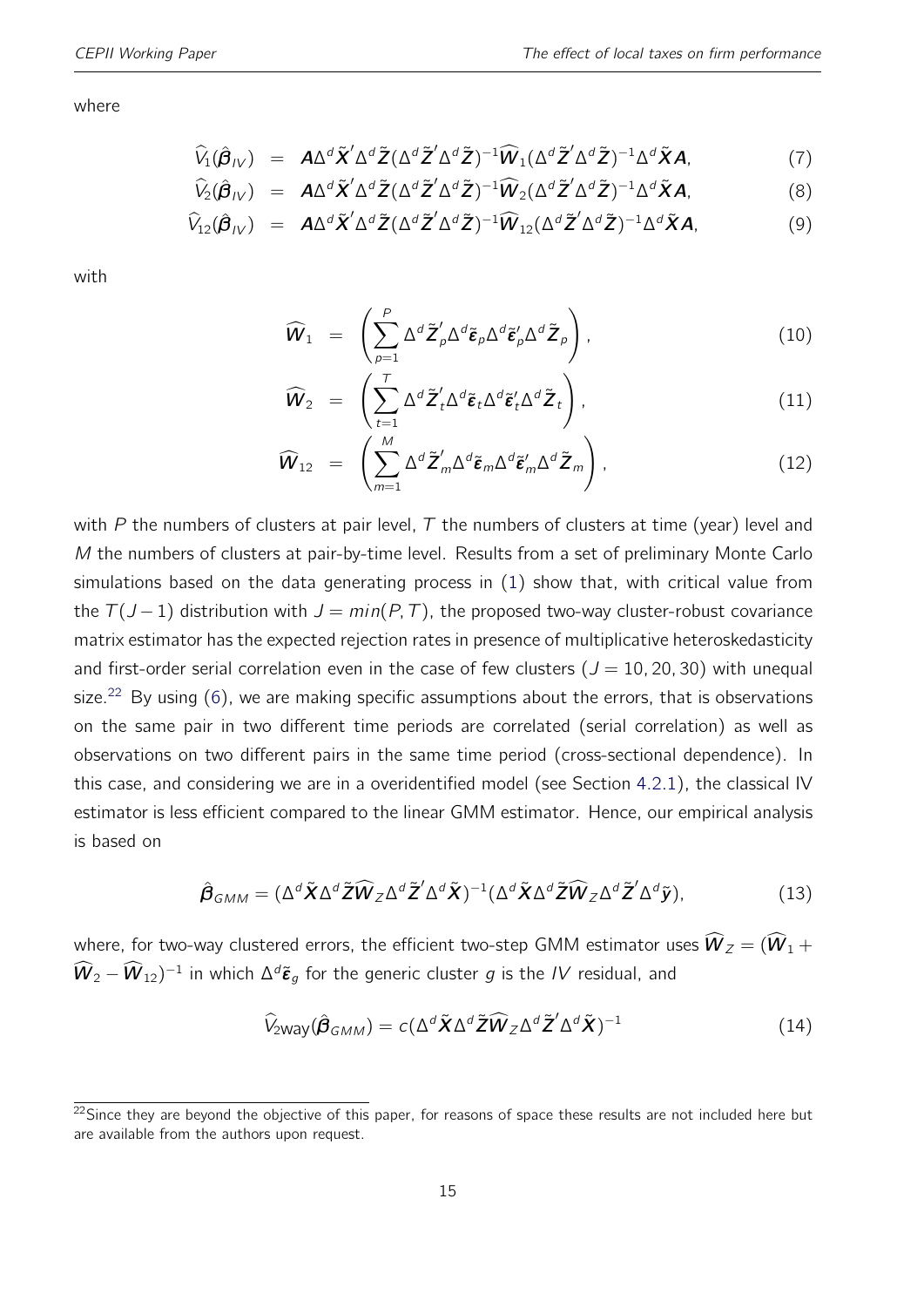where  $c = \frac{J}{1 - J}$  $J-1$  $N-1$  $\frac{N-1}{N-k}$ .<sup>[23](#page-2-0)</sup>

# <span id="page-15-0"></span>4.2.1. Identification strategy

[Duranton et al.](#page-22-0) [\(2011\)](#page-22-0) identification strategy is based on the municipal political color. The rationale beyond this instrument is that, given their preference for redistribution, left-wing administrators are more likely to set higher tax rates with respect to right-wing ones. However, this is likely to be correlated with unobserved local conditions such as inequality and/or unemployment which, in turn, are correlated with firm-level outcomes. Alternatively, our instrumenting strategy is based on the political alignment of municipal government with the central one, distinguishing whether the alignment is with right-wing or left-wing governments. The relevance of our instrument comes from the fact that, as shown by [Bracco et al.](#page-22-9) [\(2015\)](#page-22-9), municipalities sharing the same political color with the upper tier of government may exploit up to 43 percent of extra grants compared to those that are not aligned, and more grants are associated with lower local tax revenues. Stylized facts on business property tax rate differentials between aligned and non aligned jurisdictions reported in Table [2](#page-25-1) support this evidence, showing that there is a statistically significant difference between the average tax rate set by aligned and non aligned jurisdictions. Furthermore, Table [2](#page-25-1) also suggests the presence of heterogeneity within the aligned jurisdictions, with municipalities aligned with a right-wing central government systematically setting a lower tax rate.

As far as the validity of our instrument is concerned, even thought local conditions may affect local voting behavior, the latter is marginal in determining the central government political color. Indeed, non ideological "rational" citizens may exhibit different voting preferences conditional on the type of election, e.g. foreign policy preferences may be important for national elections while public transport and recycling may drive local voting behavior. This rules out the possibility that local unobserved heterogeneity determining  $\theta_{zt}$  and/or  $\psi_{zt}$  could also affect our instrument. As in [Duranton et al.](#page-22-0) [\(2011\)](#page-22-0), to reflect the strength of the municipal aligned party at local level, we weight the political alignment dummies with the share of the municipality's population over the reference electoral district population.<sup>[24](#page-2-0)</sup> The intuition behind such re-weighting is related to the importance of distinguishing between municipalities like Rome or Milan and smaller municipalities characterized by a different socio-economic framework as well as by a completely different tax revenues and public spending profile. This interaction strengthens the relevance of our instrumenting strategy leaving validity unchanged, as documented by the over-identifying

 $23$ GMM estimates have been obtained using the [Baum and Schaffer](#page-22-10) [\(2012\)](#page-22-10)'s ivreg2h Stata command on appropriately transformed data, that is by applying the efficient two-step linear GMM to model [\(3\)](#page-11-1).

<sup>&</sup>lt;sup>24</sup>We use the electoral districts for the election of the National Parliament, districts borders are defined within regions based on the electoral base the actual boundaries were established in 1993 law n. 227.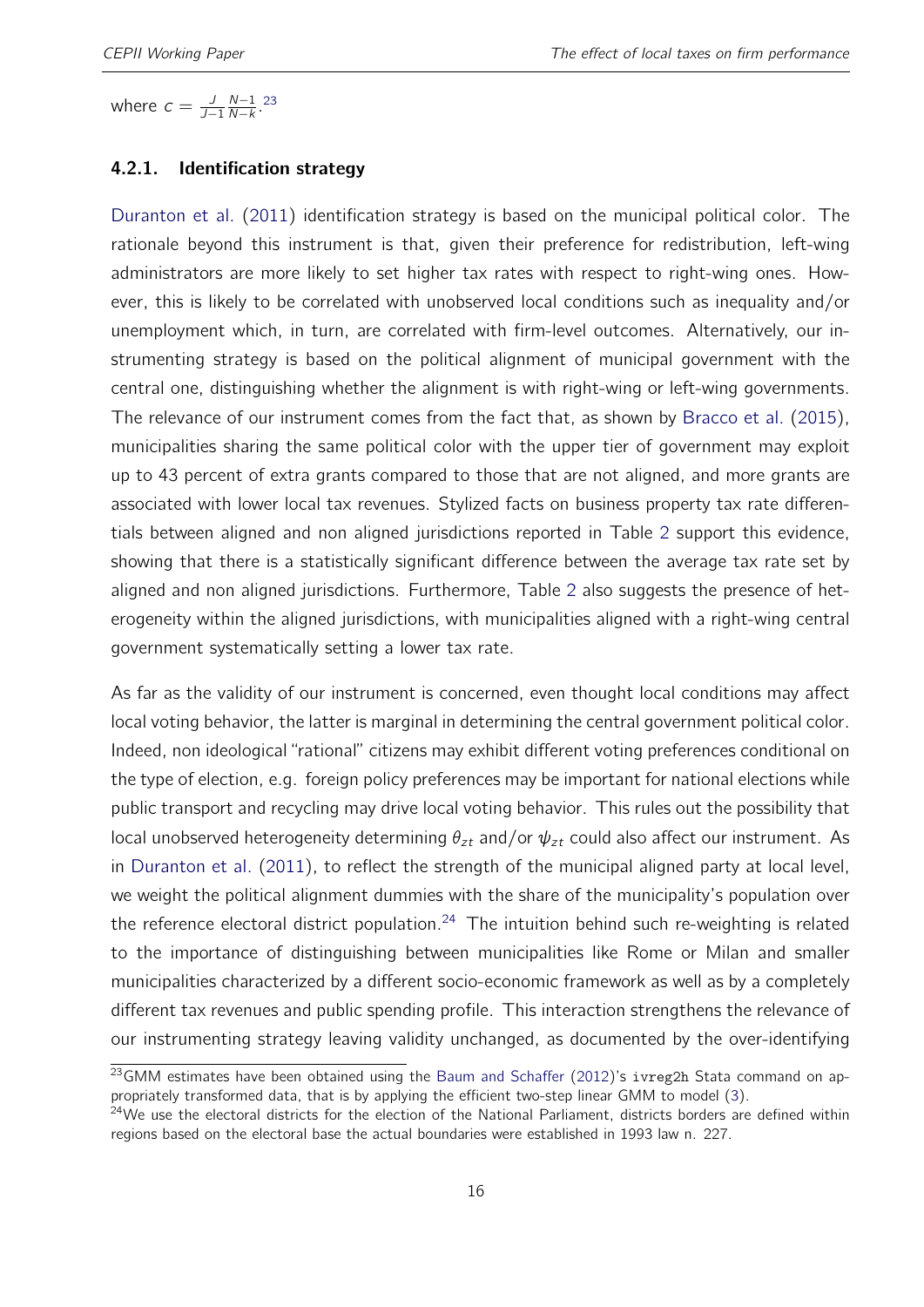restriction tests (see Section [5\)](#page-16-0). $25$  Since we find a clear evidence of heteroskedasticity driven by the exogenous regressors ( $a_{it}$  and  $a_{it}^2$ ), we also use the method described in [Lewbel](#page-23-8) [\(2012\)](#page-23-8) to supplement our instruments, improving both the identification of the tax-rate effect and the efficiency of the GMM estimator.<sup>[26](#page-2-0)</sup>

Finally, we also test an alternative identification strategy based on mandated compulsory administration. When needed, italian law gives to the central government the power to remove elected local officials and substitute them with external commissioners. This happens especially because of criminal organization infiltration but also when local budget administration is under bailout. A similar instrument is used by [Acconcia et al.](#page-22-11) [\(2014\)](#page-22-11) to identify the effect of public spending on the growth rate at provincial level (i.e., fiscal multiplier). We believe that this could be considered a suitable instrument also for local business property tax rates, since commissioners usually suspend investment projects and regulates financial flows into local public works. Moreover, under bailout, they raise taxes in order to increase tax revenues.

## <span id="page-16-0"></span>5. Results

## 5.1. Baseline estimates

Table [3](#page-26-0) reports our benchmark results for the four considered outcomes. We start by examining Panel A and B of Table [3,](#page-26-0) which provide support for our empirical strategy. Panel A reports estimates from the fixed-effects model in equation [\(2\)](#page-11-0) showing why controlling only for timeinvariant firm unobserved heterogeneity is not enough: we obtain a positive and statistically significant semi-elasticity of capital, something that is really hard to believe. We argue that this result is likely driven by the endogeneity of local taxation, hence as discussed in Section [4.2,](#page-10-1) instrumenting the tax rate should solve the problem. Nonetheless, Panel B shows that a fixed-effects GMM regression is still not sufficient to obtain plausible results, even thought the coefficients of the first stage regression (reported in the first column of Table [4\)](#page-26-1) do have the expected sign and magnitude, supporting the hypothesized first-stage mechanism. A possible explanation is that, as pointed out in Section [4.2,](#page-10-1) the instruments themselves might be correlated with unobserved time-varying local effects, thus violating the orthogonality condition. This is supported by the Hansen tests reported in Panel B of Table [3,](#page-26-0) which strongly reject

 $25$ It might be argued that the share of the municipality's population over the reference electoral district may harm the validity of the instrumenting strategy. We show that spatial differencing plays a key role in this regard, by cleaning out any source of local (spatially smooth) time-varying heterogeneity.

 $26$ See Section 3.2 of [Lewbel](#page-23-8) [\(2012\)](#page-23-8) (pag. 73) for more details. In order to justify the use of heteroskedastic covariance restrictions, we test for the presence of heteroskedaticity by using the LM test proposed by [Juhl and](#page-23-9) [Sosa-Escudero](#page-23-9) [\(2014,](#page-23-9) see p.486) after model [\(2\)](#page-11-0), strongly rejecting the null of homoskedasticity ( $\chi^2_2 = 53.51$ ,  $p$ -value= 0.000).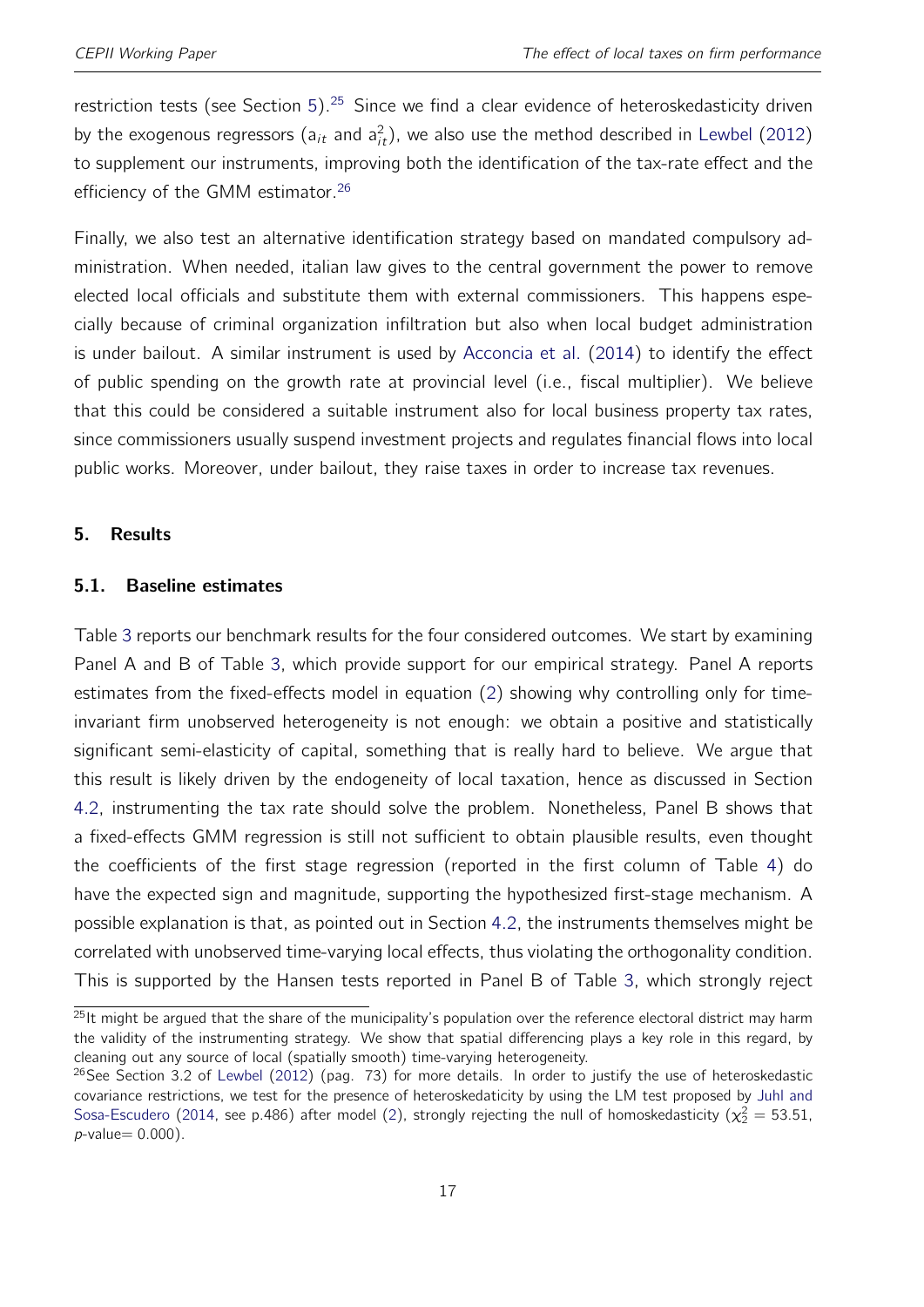the validity of the over-identifying restrictions. On the other hand, the first stage F-statistic and the Hansen tests reported in Panel C of Table [3](#page-26-0) suggest that the spatial differencing is the key to make our instrumenting strategy meaningful. In particular, even if the spatial transformation seems to dilute the hypothesized first-stage mechanism (second column of Table [4\)](#page-26-1), the first stage F-statistic is largely above the rule of thumb suggested by [Stock et al.](#page-23-10)  $(2002).^{27}$  $(2002).^{27}$  $(2002).^{27}$  $(2002).^{27}$  Furthermore, the Hansen J test does not reject the over-identifying restrictions anymore, regardless of the considered outcome.

The last panel of Table [3](#page-26-0) reports estimates obtained by estimating model [\(3\)](#page-11-1) through the linear GMM estimator in equation [\(13\)](#page-14-0) using a 1 km distance threshold for the spatial differencing transformation. The reported robust standard errors are computed by clustering at pair and year level using [\(14\)](#page-14-1). In sharp contrast to the Panel A and B estimates, we find a statistically significant slow-down effect of local taxes regardless of the considered firm-level outcome, while its magnitude reveals more heterogeneity. Consistently with [Duranton et al.](#page-22-0) [\(2011\)](#page-22-0), we find a negative effect of taxation on employment: the estimated semi-elasticity is negative and significant, suggesting that a unit increase in the property tax rate reduces employment, on average and ceteris paribus, of about 11 percent. As mentioned in Section [3.2,](#page-7-0) the business property tax analyzed here can be considered as a tax on capital, thus we expect a direct effect on firms' capital stock. The second column of Table [3](#page-26-0) confirms this expectation: the semi-elasticity of capital is negative and statistically significant, three times bigger than the one for employment, implying that a unit increase in the property tax rate reduces the capital stock of about 30 percent.

Three points are worth noting about the magnitude of these effects. First, our instrumenting strategy identifies a LATE implying that our results refer only to the subpopulation of neighbouring firms located in distinct municipalities characterized by different political alignment. Second, back-of-the-envelope calculations suggest that the observed average increase in business property taxation between two consecutive years, which in our sample is found to be about 0.05 percentage points, induces economically plausible contractions in employment and capital, by about 0.5 workers and 8150 euros, respectively. Third, Panel C estimates of Table [3](#page-26-0) show wide 95-percent confidence intervals including smaller but still economically plausible impacts: the upper bounds of these intervals imply that a unit increase in the property tax rate reduces employment and capital of about 3.6 and 3.2 percent, respectively. Moreover, the sizeable difference between the two effects together with the fact that they have the same sign suggest the presence of imperfect substitutability between the two main factors of production.

 $27$ We also checked the over-identified GMM estimates using LIML as suggested in [Angrist and Pischke](#page-22-12) [\(2008\)](#page-22-12). LIML estimates are almost identical to the GMM ones regardless of the outcome variables, reinforcing the evidence on the relevance of our instrument.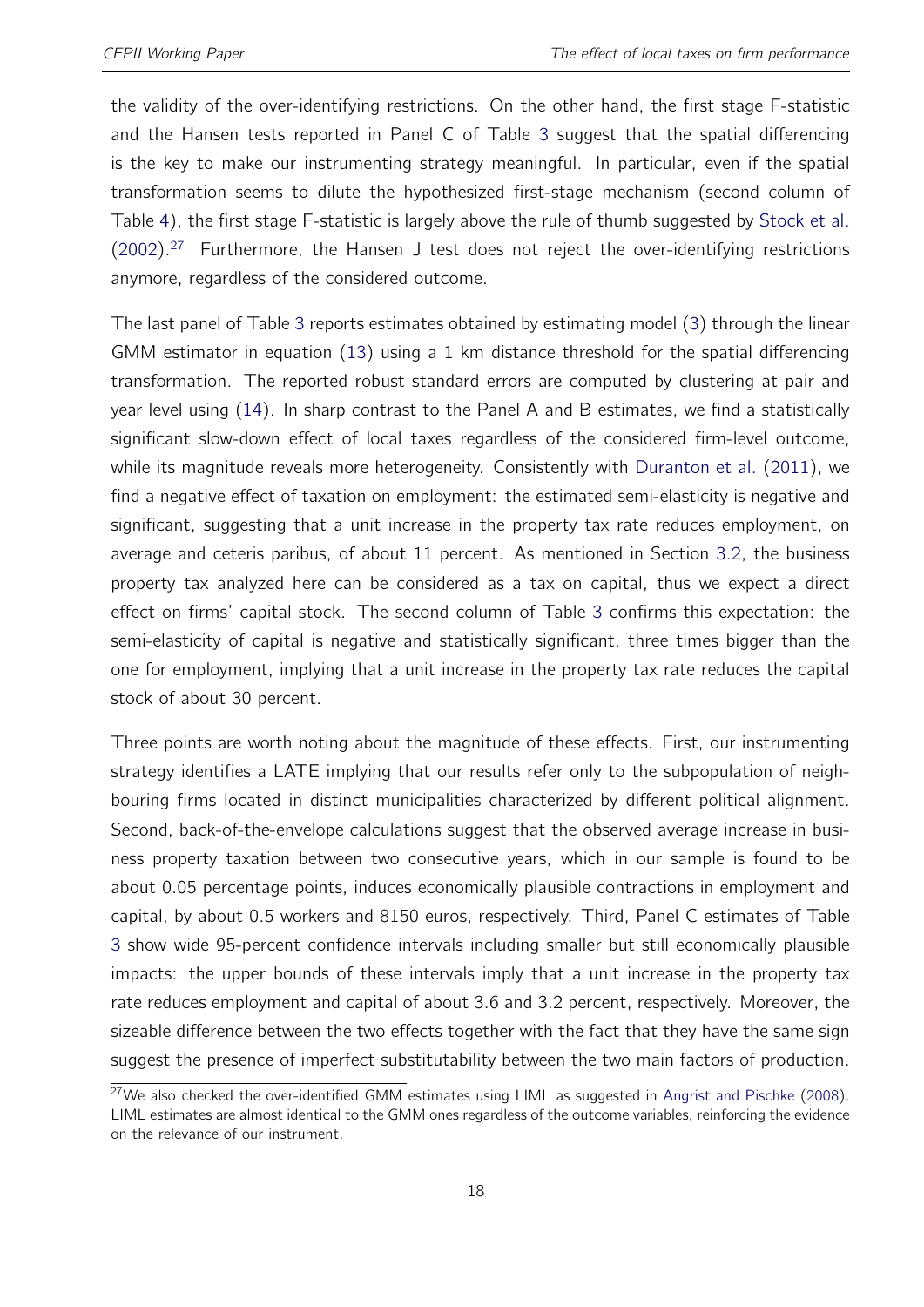Even though this is not a formal test of this hypothesis, this evidence is also supported by the negative and statistically significant local average treatment effect of taxation on TFP (about 14 percent reduction for a unit increase in the tax rate, see the third column of Table [3\)](#page-26-0). The negative effect on sales (about 21 percent reduction, fourth column of Table [3\)](#page-26-0) comes full circle, confirming our expectations based on economic theory (see Section [4.1](#page-9-0) for details). The estimated effect of age (reported in Table [B.1\)](#page-32-0) confirms that, on average, older firms perform better than youngers, but their premium is diminishing over time.

Another result supporting our empirical strategy and in particular the need for two-way clustered standard errors is shown in the last two rows of Table [B.6.](#page-34-0) The latter reports the results obtained by estimating model [\(3\)](#page-11-1) through the IV estimator in [\(4\)](#page-11-2) and standard errors computed according to Appendix A of [Duranton et al.](#page-22-0) [\(2011\)](#page-22-0). When errors are heteroskedastic or serially correlated, not using robust statistics to compute over-identification tests may lead to overrejecting the null hypothesis that the instruments are valid (See [Hoxby and Paserman,](#page-23-11) [1998\)](#page-23-11). In our view, the implausible high value of the F-statistic and the zero p-values of the J statistics suggest that this is exactly the case.

Finally, Table [B.2](#page-32-1) shows our test for the Baldwin-Krugman agglomeration rent effect. We expect to find that firms in denser areas suffer less the burden of taxation. A simple test is conduced performing our baseline regression just on firms paired across neighboring LLS both above the median density.<sup>[28](#page-2-0)</sup> The effect of taxation in a high density environment is generally negative but not statistically significant, suggesting that in high density areas the negative effect of taxation is in some way diluted. It is difficult to identify in which way agglomeration economies alleviate the harmfulness of the business property tax. Indeed, agglomeration benefits may arise  $\hat{\theta}$  from labor pooling or from the access to heterogenous labour markets;  $ii)$  from the increasing returns to scale in intermediate inputs;  $iii)$  from the relative ease of communication and exchange of resources and innovative ideas due to the proximity among firms. The fact that none of the estimated semi-elasticities is statistically significant, especially the capital one, suggests that the third channel is likely to play a key role in our scenario. This evidence, consistently with theoretical expectations, suggests that agglomeration externalities in denser areas may help to overcome the penalizing effect of a tax shock without affecting firm productivity. As far as we know, this is the first study in which this kind of empirical test is performed taking simultaneously into account spatial spillovers.

<sup>&</sup>lt;sup>28</sup>As robustness check we replicated our test focusing on high density neighbor municipalities finding similar results. The latter are available from the authors upon request.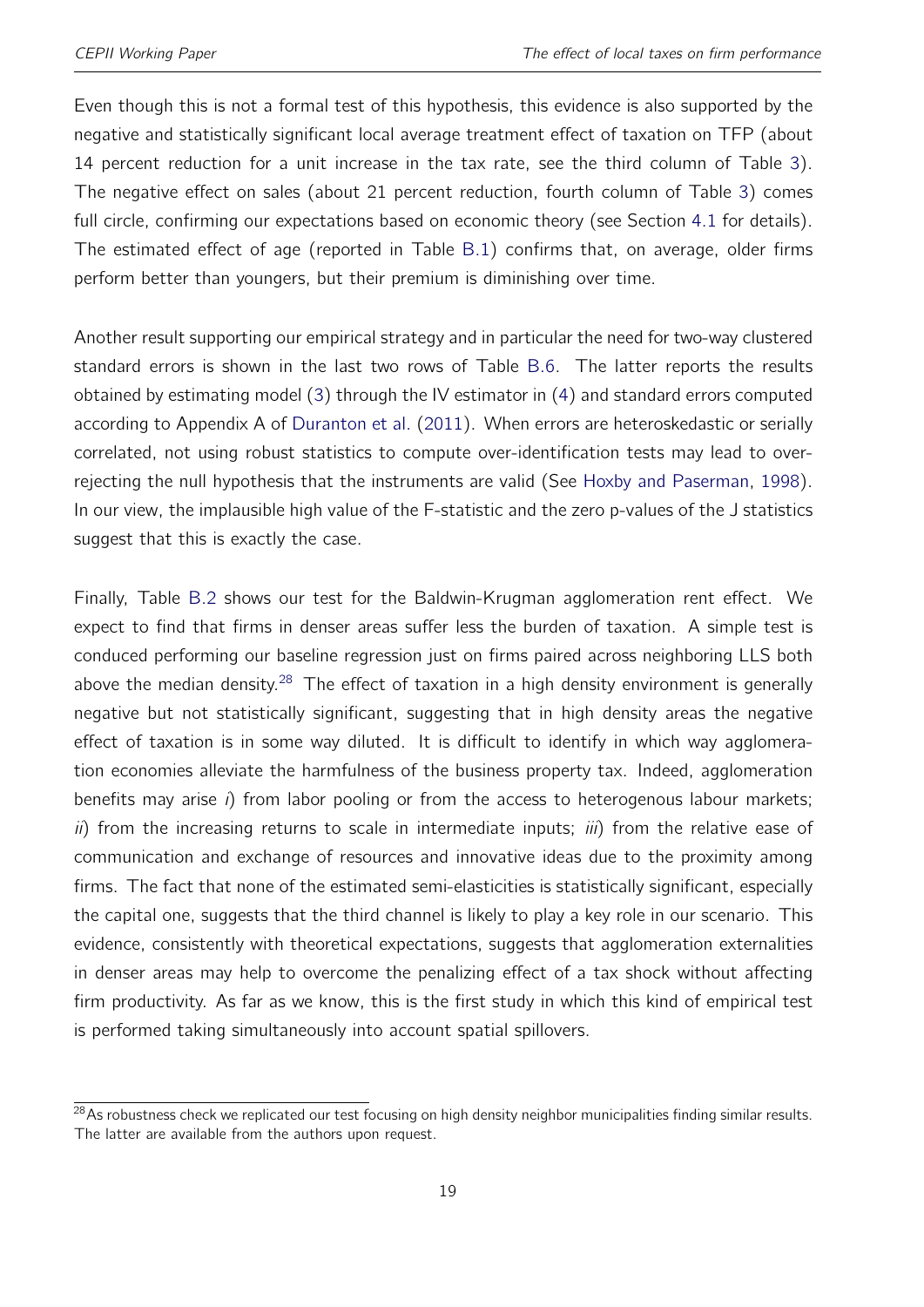#### 5.2. Robustness checks

Table [B.3](#page-33-0) and [B.4](#page-33-1) report the results obtained using the same estimation strategy of Table [3](#page-26-0) but using specific subsamples. In Table [B.3](#page-33-0) we focus on the robustness of our findings with respect to the firm size by excluding large firms according to a criteria that drastically reduces the likelihood to find multi-plant firms in the selected sample.<sup>[29](#page-2-0)</sup> This is a very important robustness check given that balance sheet data usually do not allow to identify this kind of firms. Even if our data are not an exception, we believe that the peculiarities of the italian manufacturing sector make this test plausible. In fact, as noticed in Section [3,](#page-6-0) the incidence of multi-plant firms is relatively modest (roughly 9.5 percent). Moreover, enterprises having multiple production facilities are by far and large concentrated among the big ones: on average 87 percent of firms with more than 500 workers have multiple production plants. Estimation results fully confirm the empirical evidence reported in the previous section. In Table [B.4,](#page-33-1) we check the robustness of our results excluding all the firms located in some italian regions (Abruzzo, Campania, Lazio, Molise e Sicilia) which levied in 2008 a different (greater) tax rate for the italian business tax (IRAP).<sup>[30](#page-2-0)</sup> Even in this case, estimation results fully support our findings.

#### 5.3. Sensitivity Analysis

In this section we present three interesting sensitivity analyses that allow us to argue about the validity of our findings and our identification strategy. Firstly, Table [B.5](#page-33-2) reports the estimates obtained by estimating model [\(3\)](#page-11-1) pairing only firms in different municipalities but belonging to the same sector and production quintile, the latter identified over the sectorial sales distribution by year. Interestingly, despite the huge drop in the sample size due to the more stringent pairing process, previous findings are largely confirmed, suggesting a stronger (negative) effect of taxation on capital relatively to employment, TFP is no longer significant but still is negative, sales remains negatively affected by taxation.

Secondly, in Table [5](#page-27-0) we summarize the results obtained by estimating model [\(3\)](#page-11-1) for different distance thresholds and different estimators, the IV in equation [\(4\)](#page-11-2) and the linear GMM in equation [\(13\)](#page-14-0). Panel A of Table [5](#page-27-0) shows a clear cut pattern in which almost all the GMM estimates are negative and strongly significant and coefficients tend to decrease with the distance threshold.<sup>[31](#page-2-0)</sup> In particular, estimates seem to point towards zero as the pairing distance increases. This evidence suggests that enlarging the threshold distance increases the likelihood

 $^{29}$ In particular, we exclude all the firms with a number of workers two standard deviation above the mean.

 $30$ This fiscal intervention was aimed to adjust the regional fiscal budget. Before 2008, the tax rate was the same of the rest of Italy.

 $31$ It is worth emphasizing that, even thought our preliminary Monte Carlo simulation results show that the two-way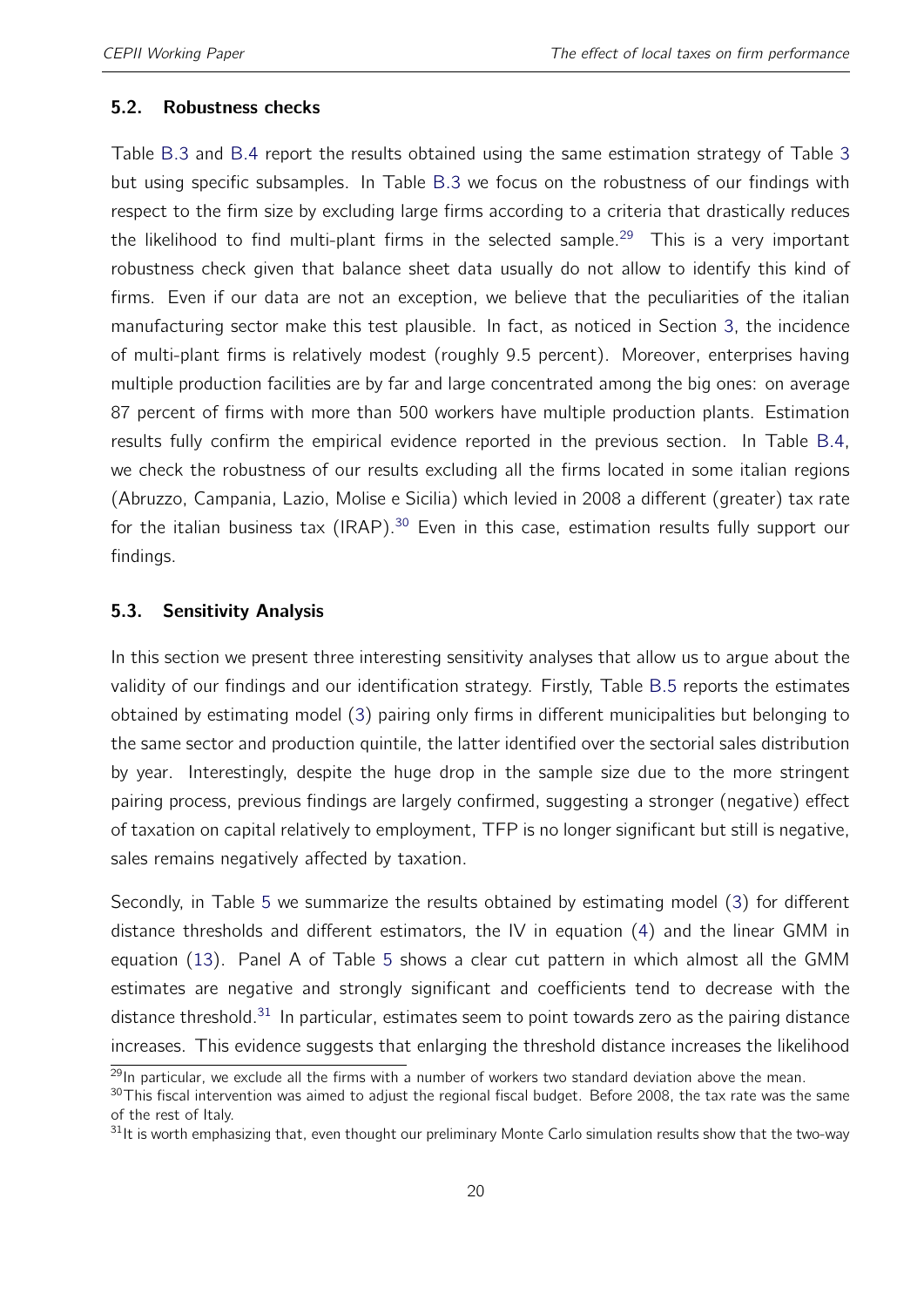to fail in conditioning out unobserved time-varying local heterogeneity from the model. This also implies that the exclusion restriction is more likely to hold for short distances. As expected, IV estimates (Panel B of Table [5\)](#page-27-0) are less efficient compared to GMM ones, while OLS estimates (Panel C) are not statistically significant, with the exception of the semi-elasticities of employment to the tax rate for some of the considered pairing distances.

It is always difficult to find good instruments and there is always a source of concern in this regard. In order to check for the sensitivity of our results to the instrumenting strategy, we investigate two alternatives. The first is based on mandated administrations. The central government in Italy may, under certain specific conditions, appoint an interim town administrator which substitute the one in charge (e.g., the major, the municipal council). Most of the times, this happens when a criminal organization acquires direct or indirect control of legal economic activities, especially public investment and public services; or when local administrators are unable to balance the year budget, generally due to poor public management. This type of instrument is used in [Acconcia et al.](#page-22-11) [\(2014\)](#page-22-11) to estimate the local fiscal multiplier of italian provinces. Its validity relies on the randomness of the event of being under a mandated administration while its relevance derive from the fact that the commissioner first act consists of suspending financial flows into public works and investments projects. In the case of budget restructuring, the first act of a commissioner is to raise taxes in order to increase tax revenues. Column (1) of Table [B.7](#page-34-1) reports GMM estimates based on the mandated administrations instrumenting strategy, which are in line with our baseline. Column (2) reports GMM estimates based on a mixed strategy including both mandated administrations and political alignment. Also this last check largely confirms all the findings reported in our empirical analysis.

# 6. Conclusions

In this paper, we study the impact of business local property taxation on a wide range of firmlevel outcomes. To this aim, we propose to sequentially apply two data transformations, withingroup and spatial difference, allowing to rule out unobserved time-invariant firm heterogeneity and unobserved time-varying local effects together with the instrumental variables technique.

clustered variance-covariance matrix estimator used in this paper has the expected rejection rates in presence of multiplicative heteroskedasticity and first-order serial correlation even in the case of few clusters with unequal size, its consistency requires that  $min(P, T) \rightarrow \infty$ . Given that  $T = 10$  in our estimation samples, and that these yearlevel clusters are of unequal size,  $\widehat{V}_{2\text{way}}(\hat{\boldsymbol{\beta}}_{GMM})$  may lead to over-rejection [\(Cameron and Miller,](#page-22-2) [2015\)](#page-22-2). Table [B.8](#page-35-0) is a copy of Table [5](#page-27-0) but reports Quasi-F test statistics computed using the score wild bootstrap proposed by [Kline](#page-23-12) [and Santos](#page-23-12) [\(2012\)](#page-23-12) for linear GMM with clustered errors. In particular, we impose the null hypothesis of statistical significance on each of the coefficients of interest and applied the bootstrap only with the final optimal-weight matrix  $\widehat{W}_Z$ . We used the [Roodman](#page-23-13) [\(2015\)](#page-23-13)'s boottest Stata command for practical implementation. As can be seen, our statistical inference is not affected neither by the few clusters issue nor by the unequal size of these clusters.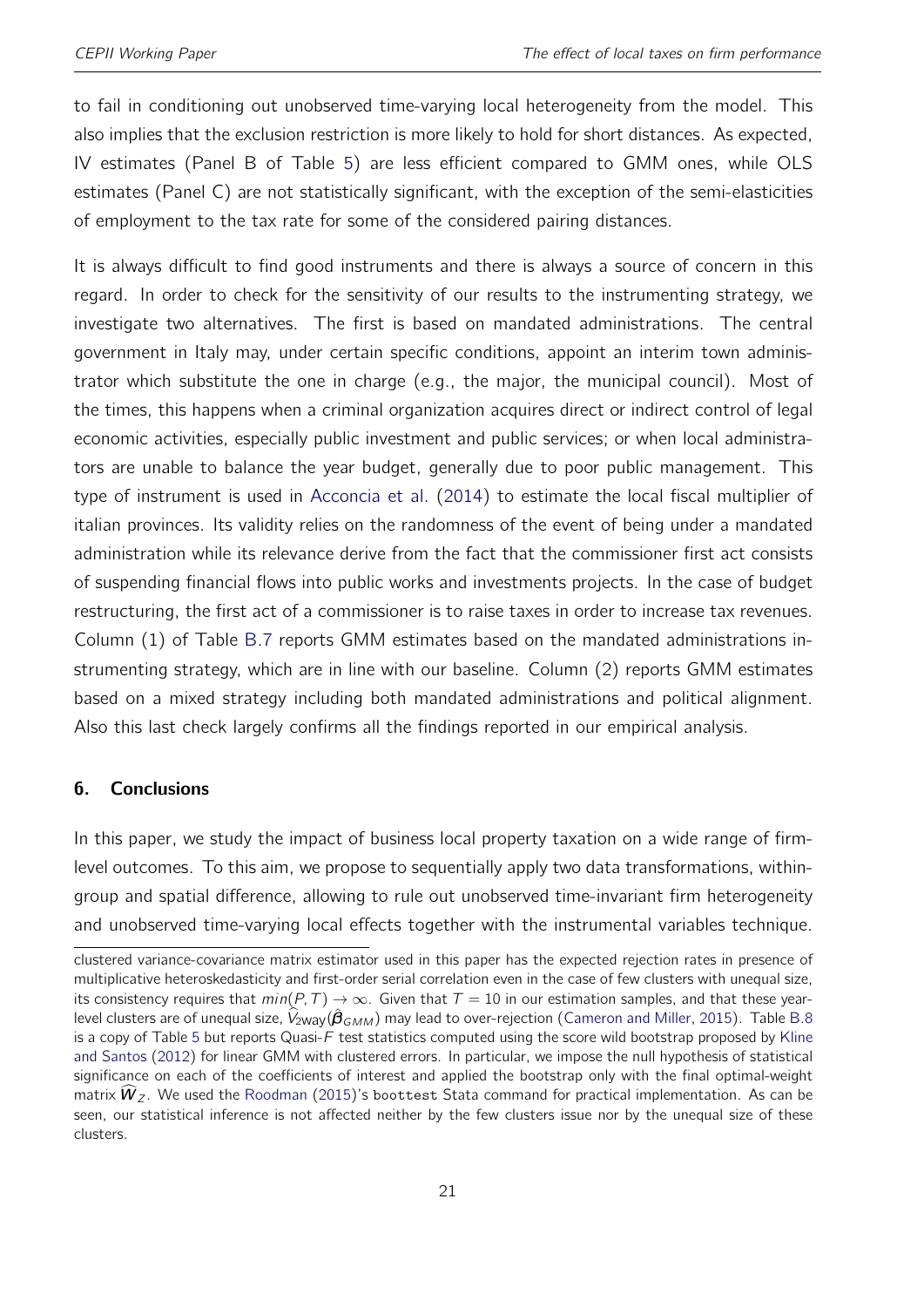This approach is used to analyze a panel data set of georeferenced italian manufacturing firms in 2001-2010. Furthermore, we propose a new set of instruments based on the political alignment of each specific jurisdiction with the national government, which in this case serves as strong exclusion restriction. Our semi-elasticity estimates show that business property taxation has a negative and statistically significant impact on employment, capital, TFP and sales. Back of the envelope calculations, based on the full AIDA sample, suggests that an average increase in local tax induces a negative variation of about 0.5 workers, the same increase induces a reduction in capital of about 8150 euro.

The overall analysis of the results seems to suggest that tax is not capitalized into prices, employment decreases due to imperfect substitutability with capital but, since market imperfections prevent an efficient re-organization of the production, productivity is slowed-down and sales reduce. We test for the presence of agglomeration rents a la Baldwin-Krugman finding no effects of taxation on firm performances in denser jurisdictions. The fact that capital is not directly affected seems to suggest that the source of agglomeration at work is not labour pooling but more credibly the relative ease of communication, workers and ideas induced by spatial proximity; as far as we know this is the first credible empirical attempt to provide such test controlling for spatial spillovers. We perform several robustness check in order to rule out typical confounding factors as the presence of multi-plants, the possibility to relocate or the co-existence between property taxes and other business taxes.

A sensitivity analysis based on the comparison of estimates obtained using different pairing distances shows the decay of the business property taxation effects towards zero, suggesting that spatial differentiation rules effectively out time-varying spatially smooth unobserved heterogeneity at local level. Moreover, we argue that this informal test can be used as a bare bone argument for the validity of the proposed identification strategy.

We ameliorates respect to the previous literature in several aspects, especially by looking at the business property taxation effect over a wider set of firm-level indicators, including TFP which has been rarely used to asses the effect of local taxation. We hope that our contribution could help to develop further applied analyses facing directly the presence of spatial spillovers. This seems to be crucial if economic literature, in particular the stream related to local public finance, would like to progress on the causal identification and estimation of the effect of local taxes on economic outcomes. In light of our results, we may claim that the combination of spatial differencing and instrumental variables methods provides LATE estimates that are credible and robust to SUTVA violations. For this reason, they should be better understood from applied researchers and we hope to have contributed in this direction.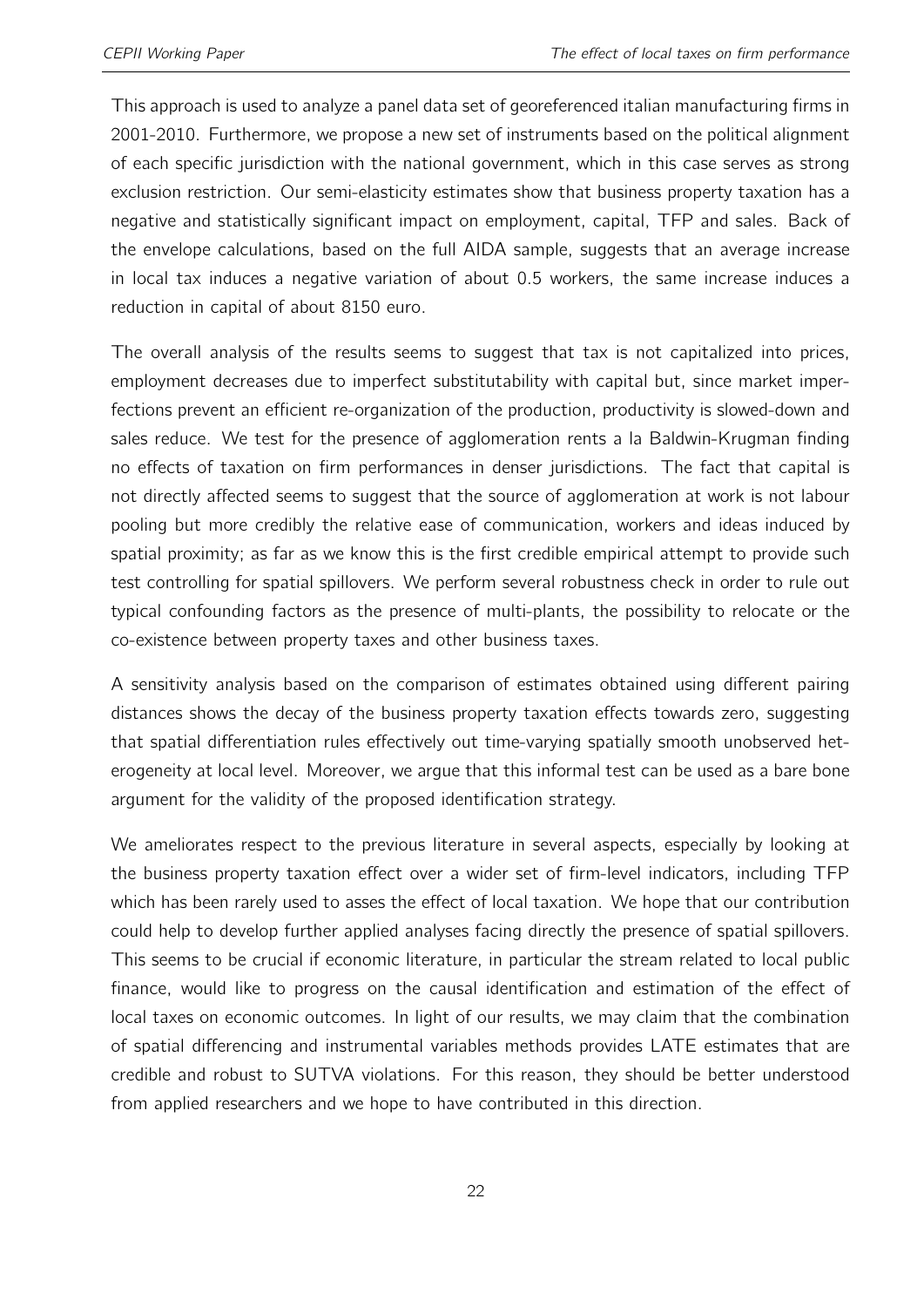# References

- <span id="page-22-11"></span>Acconcia, A., Corsetti, G., and Simonelli, S. (2014). Mafia and Public Spending: Evidence on the Fiscal Multiplier from a Quasi-experiment. American Economic Review, 104(7):2185– 2209.
- <span id="page-22-12"></span>Angrist, J. and Pischke, J. (2008). Mostly Harmless Econometrics: An Empiricist's Companion. Princeton University Press.
- <span id="page-22-5"></span>Arbia, G. (1989). The configuration of spatial data in regional economics. In Spatial Data Configuration in Statistical Analysis of Regional Economic and Related Problems, volume 14 of Advanced Studies in Theoretical and Applied Econometrics. Springer Netherlands.
- <span id="page-22-4"></span>Baldwin, R. E. and Krugman, P. (2004). Agglomeration, integration and tax harmonisation. European Economic Review, 48(1):1–23.
- <span id="page-22-1"></span>Bartik, T. J. (1991). Who Benefits from State and Local Economic Development Policies? Number wbsle in Books from Upjohn Press. W.E. Upjohn Institute for Employment Research.
- <span id="page-22-10"></span>Baum, C. F. and Schaffer, M. E. (2012). IVREG2H: Stata module to perform instrumental variables estimation using heteroskedasticity-based instruments. Statistical Software Components, Boston College Department of Economics.
- <span id="page-22-8"></span>Baum-Snow, N. and Ferreira, F. (2015). Chapter 1 - causal inference in urban and regional economics. In Gilles Duranton, J. V. H. and Strange, W. C., editors, Handbook of Regional and Urban Economics, volume 5 of Handbook of Regional and Urban Economics, pages 3 – 68. Elsevier.
- <span id="page-22-9"></span>Bracco, E., Lockwood, B., Porcelli, F., and Redoano, M. (2015). Intergovernmental grants as signals and the alignment effect: Theory and evidence. Journal of Public Economics, 123:78 – 91.
- <span id="page-22-6"></span>Briant, A., Combes, P.-P., and Lafourcade, M. (2010). Dots to boxes: Do the size and shape of spatial units jeopardize economic geography estimations? Journal of Urban Economics, 67(3):287–302.
- <span id="page-22-2"></span>Cameron, A. C. and Miller, D. L. (2015). A Practitioner's Guide to Cluster-Robust Inference. Journal of Human Resources, 50(2):317–373.
- <span id="page-22-7"></span>Cascio, E. U. (2009). Maternal labor supply and the introduction of kindergartens into american public schools. Journal of Human Resources, 44(1):140–170.
- <span id="page-22-0"></span>Duranton, G., Gobillon, L., and Overman, H. G. (2011). Assessing the effects of local taxation using microgeographic data. Economic Journal, 121(555):1017–1046.
- <span id="page-22-3"></span>Guiso, L. and Rustichini, A. (2010). Understanding the size and profitability of firms: The role of a biological factor. EIEF Working Papers Series 1019, Einaudi Institute for Economics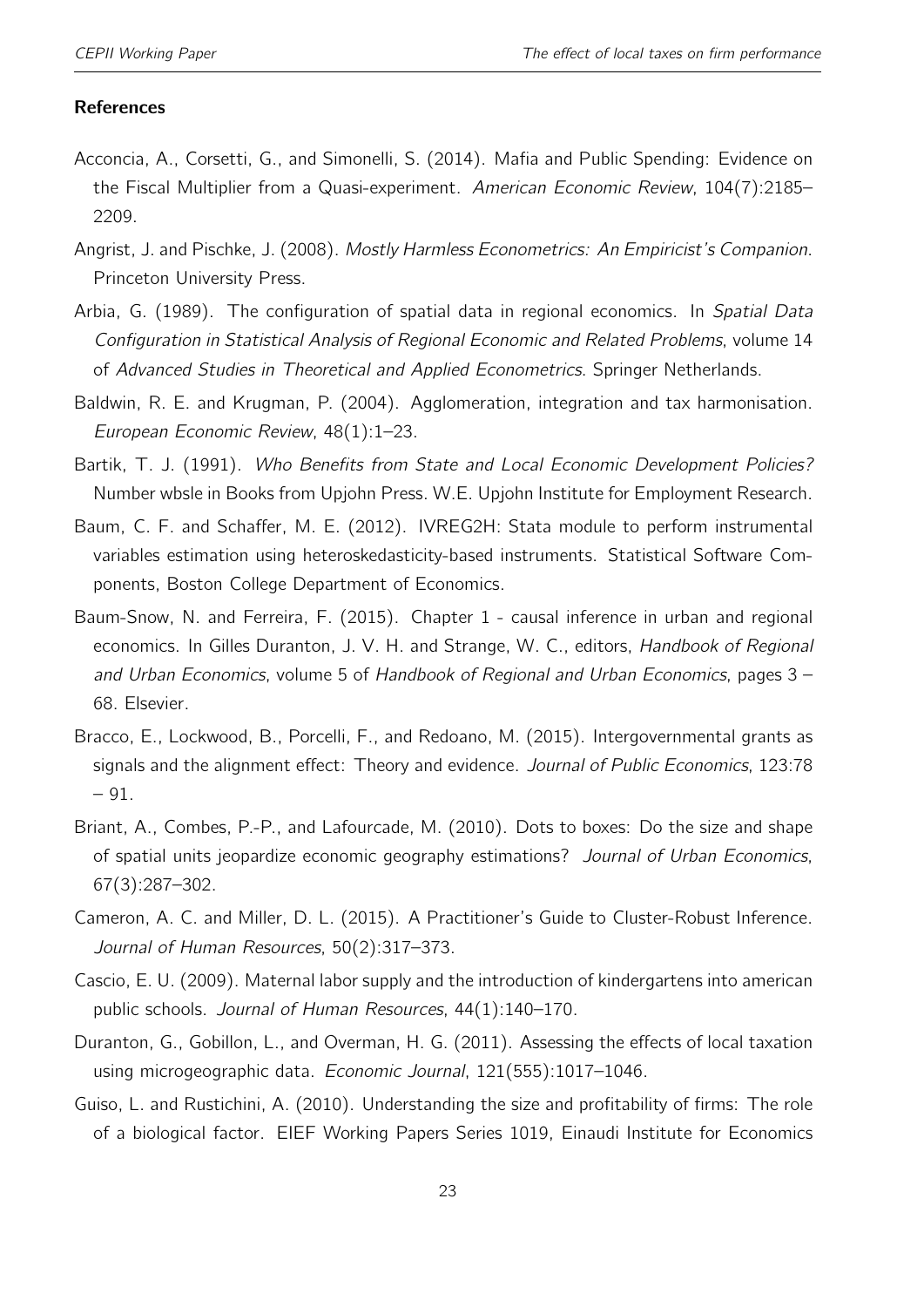and Finance (EIEF).

- <span id="page-23-11"></span>Hoxby, C. and Paserman, M. D. (1998). Overidentification tests with grouped data. Working Paper 223, National Bureau of Economic Research.
- <span id="page-23-6"></span>Imbens, G. W. and Lemieux, T. (2008). Regression discontinuity designs: A guide to practice. Journal of Econometrics,  $142(2)$ :615 – 635. The regression discontinuity design: Theory and applications.
- <span id="page-23-9"></span>Juhl, T. and Sosa-Escudero, W. (2014). Testing for heteroskedasticity in fixed effects models. Journal of Econometrics, 178(P3):484–494.
- <span id="page-23-2"></span>Keele, L. J. and Titiunik, R. (2014). Geographic boundaries as regression discontinuities. Political Analysis.
- <span id="page-23-12"></span>Kline, P. and Santos, A. (2012). A Score Based Approach to Wild Bootstrap Inference. Journal of Econometric Methods, 1(1):23–41.
- <span id="page-23-4"></span>Levinsohn, J. and Petrin, A. (2003). Estimating Production Functions Using Inputs to Control for Unobservables. Review of Economic Studies, 70(2):317–341.
- <span id="page-23-8"></span>Lewbel, A. (2012). Using heteroscedasticity to identify and estimate mismeasured and endogenous regressor models. Journal of Business & Economic Statistics, 30(1):67–80.
- <span id="page-23-5"></span>Mayer, T., Mayneris, F., and Py, L. (2015). The impact of urban enterprise zones on establishment location decisions and labor market outcomes: evidence from france. Journal of Economic Geography.
- <span id="page-23-3"></span>Menon, C. (2012). The bright side of MAUP: Defining new measures of industrial agglomeration. Papers in Regional Science, 91(1):3–28.
- <span id="page-23-0"></span>Mieszkowski, P. and Zodrow, G. R. (1989). Taxation and the Tiebout Model: The Differential Effects of Head Taxes, Taxes on Land Rents, and Property Taxes. Journal of Economic Literature, 27(3):1098–1146.
- <span id="page-23-1"></span>Revelli, F. (2015). Geografiscal federalism, chapter 5, pages 107 - 123. Edward Elgar Publishing, Inc., Cheltenham, UK.
- <span id="page-23-13"></span>Roodman, D. (2015). BOOTTEST: Stata module to provide fast execution of the wild bootstrap with null imposed. Statistical Software Components, Boston College Department of Economics.
- <span id="page-23-10"></span>Stock, J. H., Wright, J. H., and Yogo, M. (2002). A Survey of Weak Instruments and Weak Identification in Generalized Method of Moments. Journal of Business & Economic Statistics, 20(4):518–29.
- <span id="page-23-7"></span>Wooldridge, J. M. (2001). Econometric Analysis of Cross Section and Panel Data. MIT Press Books. The MIT Press, first edition.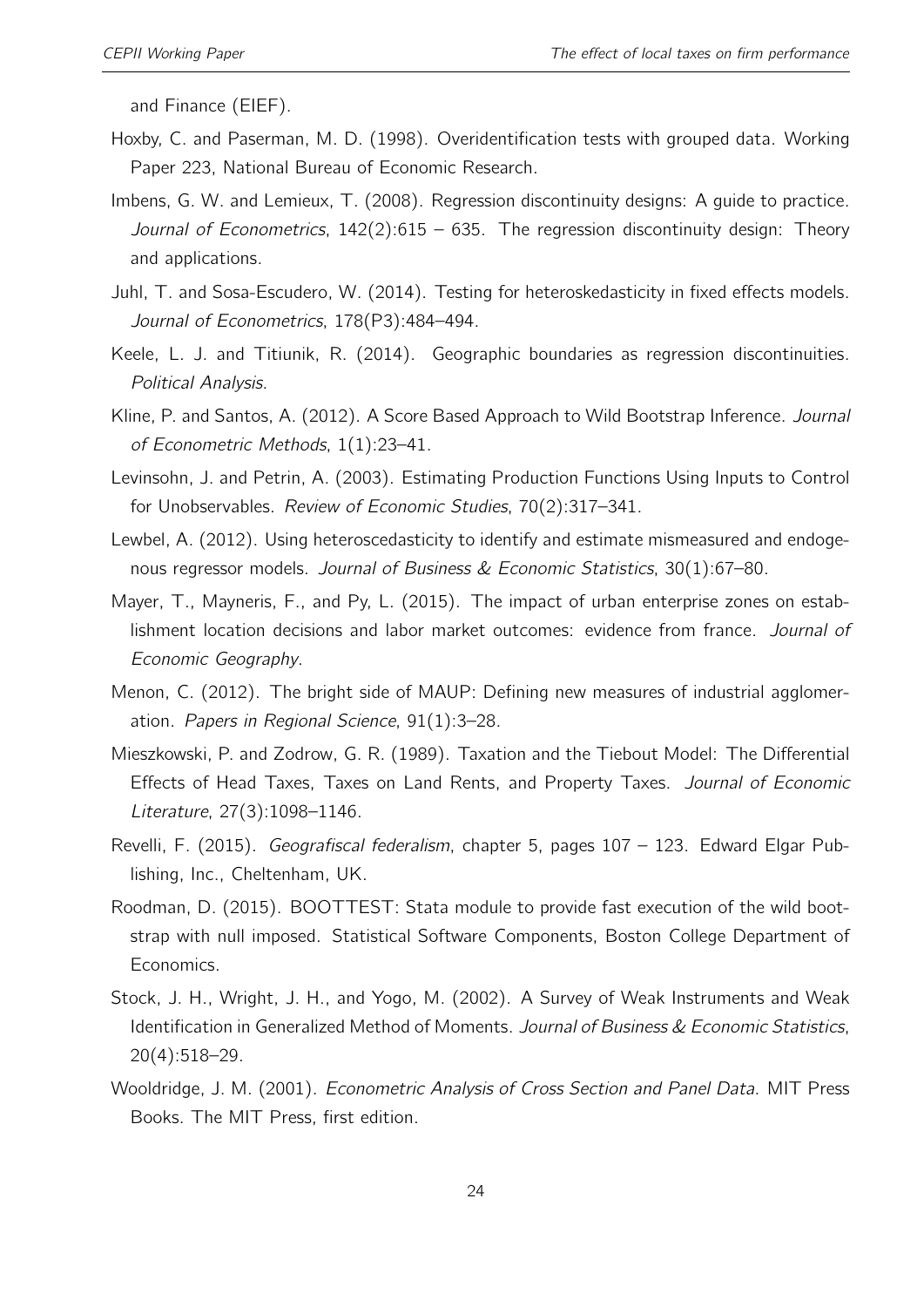<span id="page-24-0"></span>Zodrow, G. R. (2001). The Property Tax as a Capital Tax: A Room with Three Views. National Tax Journal, 54(1):139–156.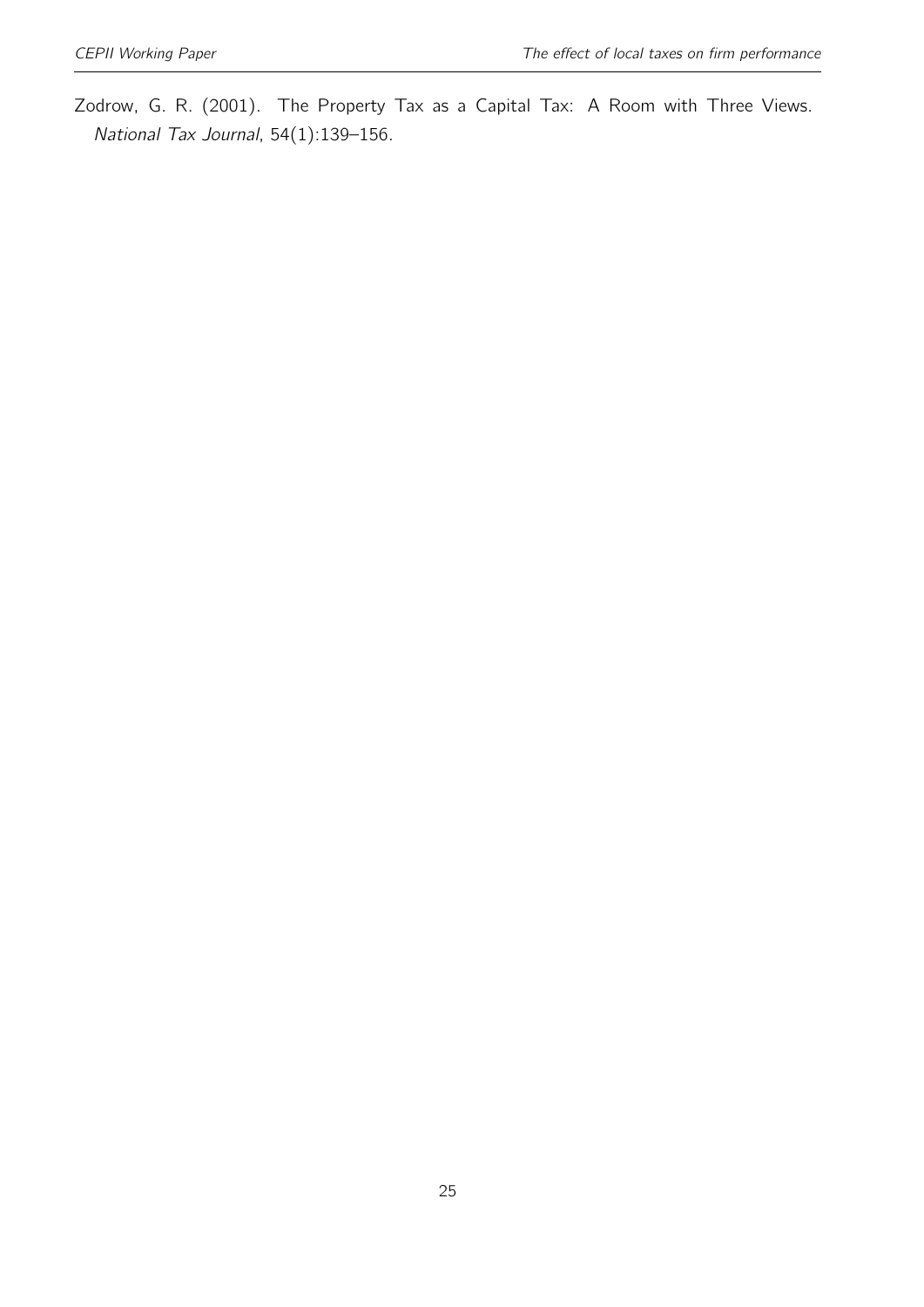<span id="page-25-0"></span>

|                                     | Analysis sample | Tax rate $< 5\%$ | $5\% \leq$ Tax rate $< 6\%$ | Tax rate $> 6\%$ |
|-------------------------------------|-----------------|------------------|-----------------------------|------------------|
| Panel A. Outcome variables          |                 |                  |                             |                  |
| Number of workers                   | 61              | 74               | 58                          | 57               |
|                                     | (252)           | (230)            | (320)                       | (204)            |
| Capital                             | 3,134           | 3,813            | 2,973                       | 2,956            |
|                                     | (19, 535)       | (14, 780)        | (27, 506)                   | (14, 039)        |
| Sales                               | 17,315          | 22,679           | 16,290                      | 15,735           |
|                                     | (149, 405)      | (93, 763)        | (235, 235)                  | (75, 681)        |
| <b>TFP</b>                          | 10.8            | 10.9             | 10.8                        | 10.8             |
|                                     | (0.6)           | (0.6)            | (0.6)                       | (0.6)            |
|                                     |                 |                  |                             |                  |
| Panel B. Firm's characteristics     |                 |                  |                             |                  |
| Firm's age (years)                  | 21.9            | 23.0             | 21.6                        | 21.6             |
|                                     | (14.7)          | (16.2)           | (14.3)                      | (14.3)           |
| North                               | 0.868           | 0.978            | 0.913                       | 0.791            |
|                                     | (0.338)         | (0.147)          | (0.281)                     | (0.406)          |
| Center                              | 0.087           | 0.007            | 0.050                       | 0.146            |
|                                     | (0.282)         | (0.085)          | (0.218)                     | (0.353)          |
| South                               | 0.045           | 0.015            | 0.037                       | 0.063            |
|                                     | (0.207)         | (0.122)          | (0.188)                     | (0.243)          |
|                                     |                 |                  |                             |                  |
| Panel C. The instrument             |                 |                  |                             |                  |
| Firms located in aligned munic.     | 0.549           | 0.679            | 0.556                       | 0.489            |
|                                     | (0.498)         | (0.467)          | (0.497)                     | (0.500)          |
| Firms located in C-R aligned munic. | 0.430           | 0.649            | 0.454                       | 0.321            |
|                                     | (0.495)         | (0.477)          | (0.498)                     | (0.467)          |
| Firms located in C-L aligned munic. | 0.119           | 0.030            | 0.101                       | 0.168            |
|                                     | (0.323)         | (0.169)          | (0.302)                     | (0.374)          |

Note: The analysis sample (column 1) reports sample means and standard deviations (in parenthesis) for all firms with at least one neighbor in a 3 km range. Sales and Capital are expressed in thousand euro. The remaining columns provide descriptive statistics by level of business property tax rate.

|      | Non aligned | Aligned | Δ             | Central gov.<br>color |
|------|-------------|---------|---------------|-----------------------|
| 2001 | 5.897       | 5.622   | $-0.275***$   | right-wing            |
| 2002 | 6.093       | 5.731   | $-0.362***$   | right-wing            |
| 2003 | 6.198       | 5.825   | $-0.373***$   | right-wing            |
| 2004 | 6.306       | 5.871   | $-0.435***$   | right-wing            |
| 2005 | 6.407       | 5.942   | $-0.465***$   | right-wing            |
| 2006 | 5.992       | 6.490   | $0.498***$    | left-wing             |
| 2007 | 6.081       | 6.544   | $0.463***$    | left-wing             |
| 2008 | 6.558       | 6.180   | $-0.378***$   | right-wing            |
| 2009 | 6.583       | 6.199   | $-0.384***$   | right-wing            |
| 2010 | 6.582       | 6.197   | ***<br>-0.385 | right-wing            |

<span id="page-25-1"></span>**Table 2** – Average business property tax rate differentials by alignment status and year

Note: The stars reported in the third column are referred to a t-test on the equality of aligned and non aligned business property tax rate averages. Significance levels:  $*$   $p < 10\%$ ; \*\*  $p < 5\%$ , \*\*\*  $p < 1\%$ .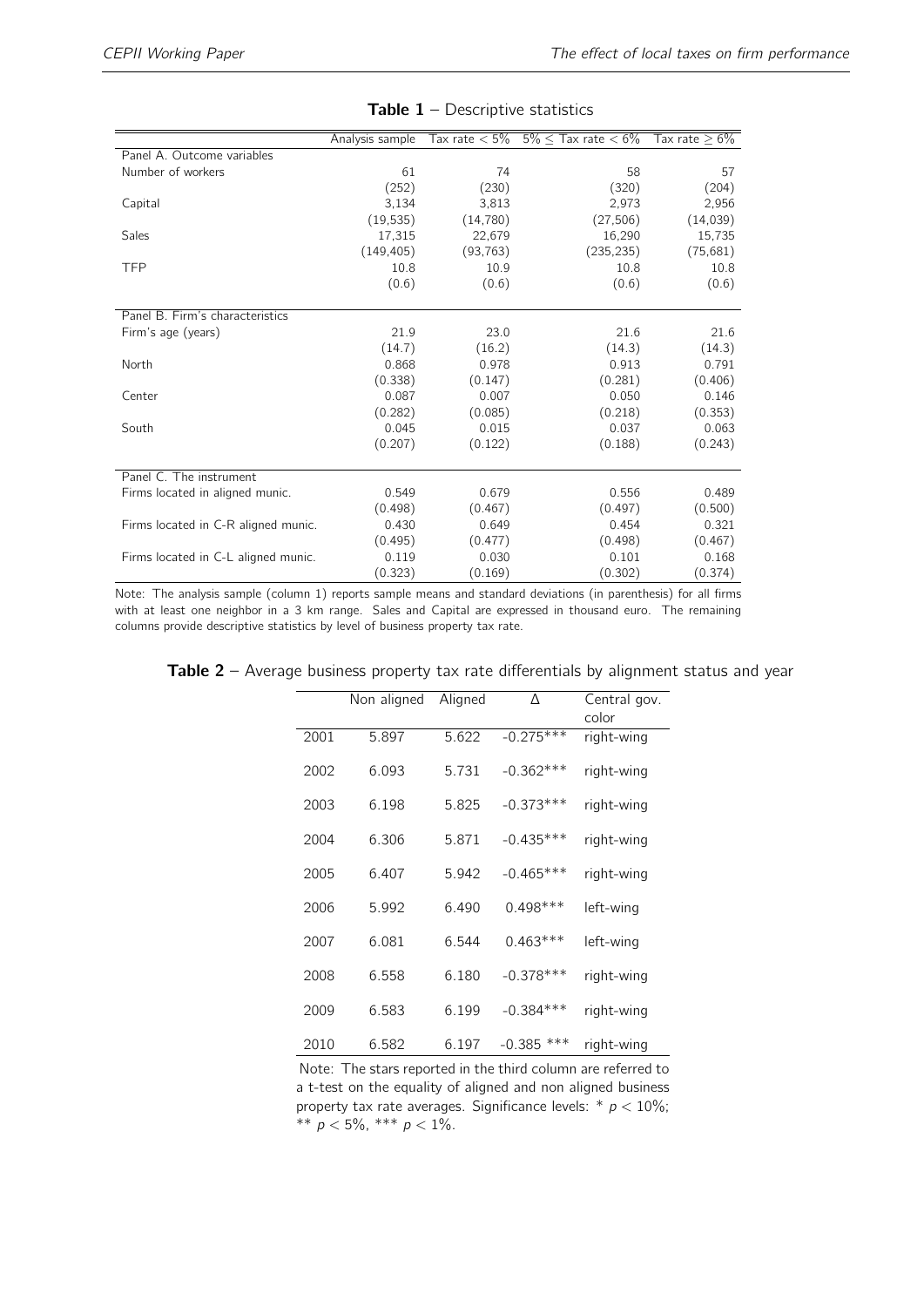|                    | ln(Emp)     | ln(Cap)    | <b>TFP</b>  | In(Sales)   |
|--------------------|-------------|------------|-------------|-------------|
|                    | (1)         | (2)        | (3)         | (4)         |
| Panel A: FE        |             |            |             |             |
| Tax rate           | 0.001       | $0.058**$  | $-0.004$    | 0.009       |
|                    | (0.010)     | (0.024)    | (0.009)     | (0.010)     |
|                    |             |            |             |             |
| Panel B: GMM FE    |             |            |             |             |
| Tax rate           | $0.020*$    | $0.066**$  | 0.010       | $0.030***$  |
|                    | (0.012)     | (0.032)    | (0.012)     | (0.012)     |
| Hansen-J           | 0.003       | 0.058      | 0.001       | 0.003       |
|                    |             |            |             |             |
| Panel C: GMM FE-SD |             |            |             |             |
| Tax rate           | $-0.112***$ | $-0.299**$ | $-0.143***$ | $-0.210***$ |
|                    | (0.038)     | (0.137)    | (0.049)     | (0.058)     |
| Hansen-J (p-value) | 0.241       | 0.407      | 0.202       | 0.253       |

<span id="page-26-0"></span>Table 3 - Firm Outcomes and Business Property Tax Rate

Note: Each column reports estimates from separate regressions. Panel A and B: regressions control for a second order polynomial in firm's age and for sector-year fixed effects; estimation sample includes 38,024 observations and 5,650 firms. Robust standard errors clustered at firm level are shown in parenthesis.

Panel C: regressions control for a second order polynomial in firm's age; the distance threshold used for spatial differencing is 1km; estimation sample includes 32,557 observations; 6,340 pairs and 5,650 firms. Robust standard errors clustered at pair and year level are shown in parenthesis.

Significance levels: \*  $p < 10\%$ ; \*\*  $p < 5\%$ , \*\*\*  $p < 1\%$ .

<span id="page-26-1"></span>Table 4 – Business Property Tax Rate and Political alignment: First Stage Relationship

|                                                       | FE            | FE-SD        |
|-------------------------------------------------------|---------------|--------------|
|                                                       | (1)           | (2)          |
| Municipality's share                                  | $0.08327***$  | $0.19001***$ |
|                                                       | (0.01942)     | (0.03183)    |
| Alignment: center-right                               | $-0.00809$    | 0.02184      |
|                                                       | (0.00804)     | (0.01727)    |
| Alignment: center-left                                | $0.01407*$    | $-0.00378$   |
|                                                       | (0.00850)     | (0.02063)    |
| Municipality's share $\times$ Alignment: center-right | $0.00195***$  | $0.00201***$ |
|                                                       | (0.00040)     | (0.00074)    |
| Municipality's share $\times$ Alignment: center-left  | $-0.00030$    | $-0.00074$   |
|                                                       | (0.00021)     | (0.00083)    |
| Age (Lewbel)                                          | $-0.05245***$ | $-0.03230$   |
|                                                       | (0.00523)     | (0.03827)    |
| Age <sup>2</sup> (Lewbel)                             | $7.8e-04***$  | $2.3e-01**$  |
|                                                       | (0.00014)     | (0.10514)    |
| F-statistic                                           | 105.65        | 30.66        |
| Observations                                          | 38,024        | 32,557       |
| $#$ of Couples                                        |               | 6,340        |
| $#$ of Firms                                          | 5,650         | 5,650        |

Column (1) and (2) report the first stage estimates related respectively to Panel B and C of Table [3.](#page-26-0) Robust standard errors clustered at firm level (column 1) and at pair and year level (column 2) are shown in parenthesis. Significance levels: \*  $p < 10\%$ ; \*\*  $p < 5\%$ , \*\*\*  $p < 1\%$ .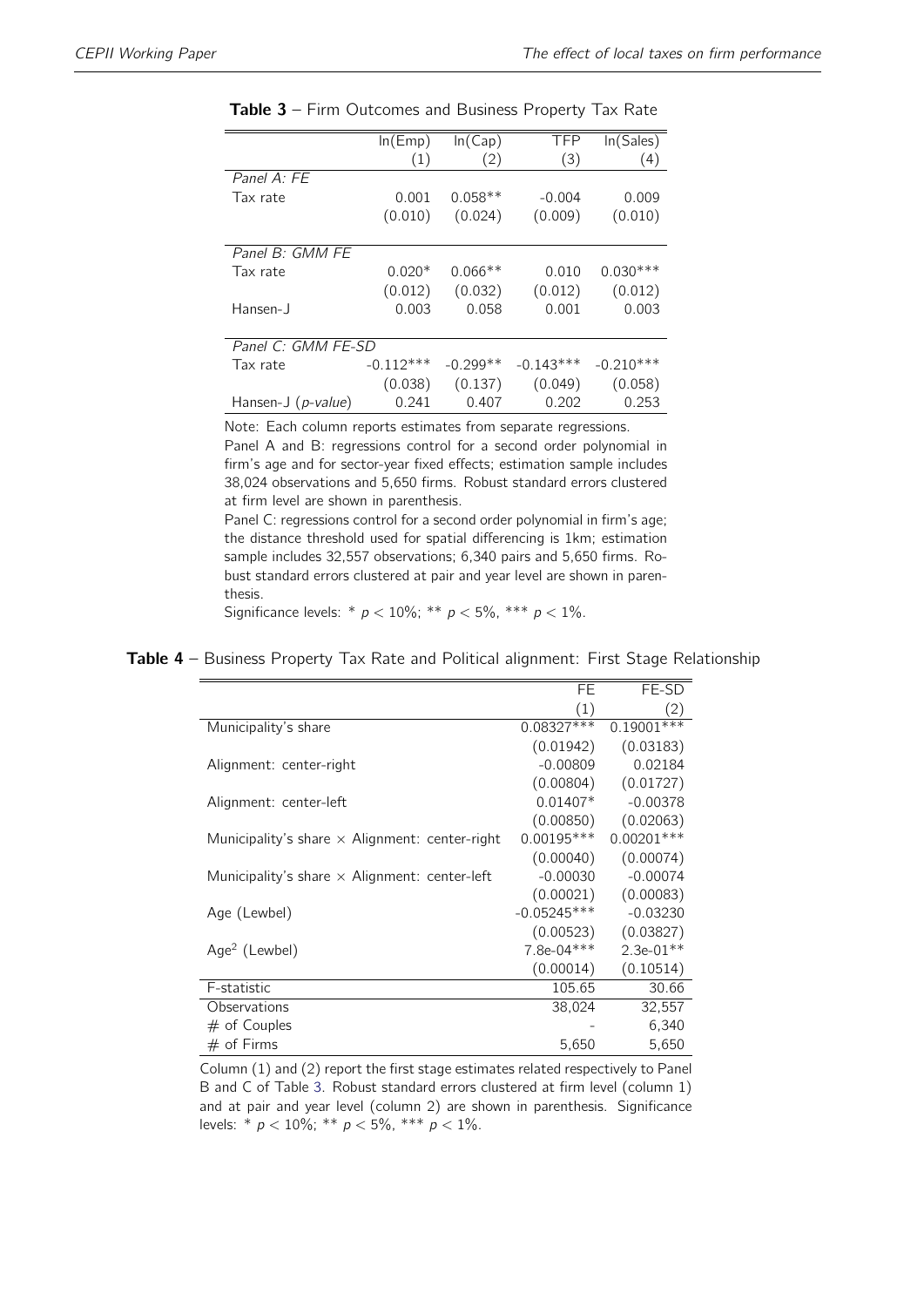|               | 0.5km      | 1 <sub>km</sub> | 1.5km       | 2km         | 3km         |
|---------------|------------|-----------------|-------------|-------------|-------------|
| Panel A: GMM  |            |                 |             |             |             |
| log(Emp)      | $-0.055**$ | $-0.112***$     | $-0.106***$ | $-0.086***$ | $-0.079***$ |
|               | (0.027)    | (0.038)         | (0.036)     | (0.019)     | (0.018)     |
| log(Cap)      | $-0.413*$  | $-0.299**$      | $-0.203***$ | $-0.110**$  | $-0.108**$  |
|               | (0.225)    | (0.137)         | (0.072)     | (0.047)     | (0.050)     |
| <b>TFP</b>    | $-0.148*$  | $-0.143***$     | $-0.106***$ | $-0.075*$   | $-0.068**$  |
|               | (0.076)    | (0.049)         | (0.032)     | (0.039)     | (0.029)     |
| log(Sales)    | $-0.115$   | $-0.210***$     | $-0.164***$ | $-0.117***$ | $-0.092***$ |
|               | (0.072)    | (0.058)         | (0.039)     | (0.030)     | (0.027)     |
|               |            |                 |             |             |             |
| Panel B: 2SLS |            |                 |             |             |             |
| log(Emp)      | $-0.069$   | $-0.127**$      | $-0.115**$  | $-0.088**$  | $-0.073*$   |
|               | (0.050)    | (0.061)         | (0.049)     | (0.037)     | (0.039)     |
| log(Cap)      | $-0.512$   | $-0.292*$       | $-0.190*$   | $-0.087$    | $-0.087$    |
|               | (0.318)    | (0.164)         | (0.102)     | (0.061)     | (0.060)     |
| <b>TFP</b>    | $-0.144$   | $-0.127$        | $-0.081$    | $-0.063$    | $-0.060$    |
|               | (0.093)    | (0.086)         | (0.056)     | (0.059)     | (0.060)     |
| log(Sales)    | $-0.131$   | $-0.212**$      | $-0.166**$  | $-0.133*$   | $-0.114$    |
|               | (0.080)    | (0.107)         | (0.080)     | (0.074)     | (0.076)     |
| Panel C: OLS  |            |                 |             |             |             |
| log(Emp)      | $-0.013$   | $-0.033**$      | $-0.031**$  | $-0.027**$  | $-0.019**$  |
|               | (0.023)    | (0.010)         | (0.011)     | (0.010)     | (0.007)     |
| log(Cap)      | 0.024      | 0.014           | $-0.007$    | $-0.002$    | $-0.008$    |
|               | (0.041)    | (0.025)         | (0.018)     | (0.017)     | (0.012)     |
| <b>TFP</b>    | 0.011      | $-0.007$        | 0.005       | 0.007       | 0.011       |
|               | (0.030)    | (0.024)         | (0.017)     | (0.013)     | (0.010)     |
| log(Sales)    | 0.007      | $-0.019$        | $-0.010$    | $-0.012$    | $-0.007$    |
|               | (0.018)    | (0.014)         | (0.010)     | (0.008)     | (0.006)     |

<span id="page-27-0"></span>Table 5 - Tax Rate Effect: Summary of Results by Estimation Strategy and Distance Thresholds used for Spatial Differencing

Note: Each cell reports estimates from separate regressions; regressions control for a second order polynomial in firm's age. Standard errors (in parentheses) are clustered at pair and year level. Significance levels:  $* p < 10\%$ ; \*\*  $p < 5\%$ , \*\*\*  $p < 1\%$ .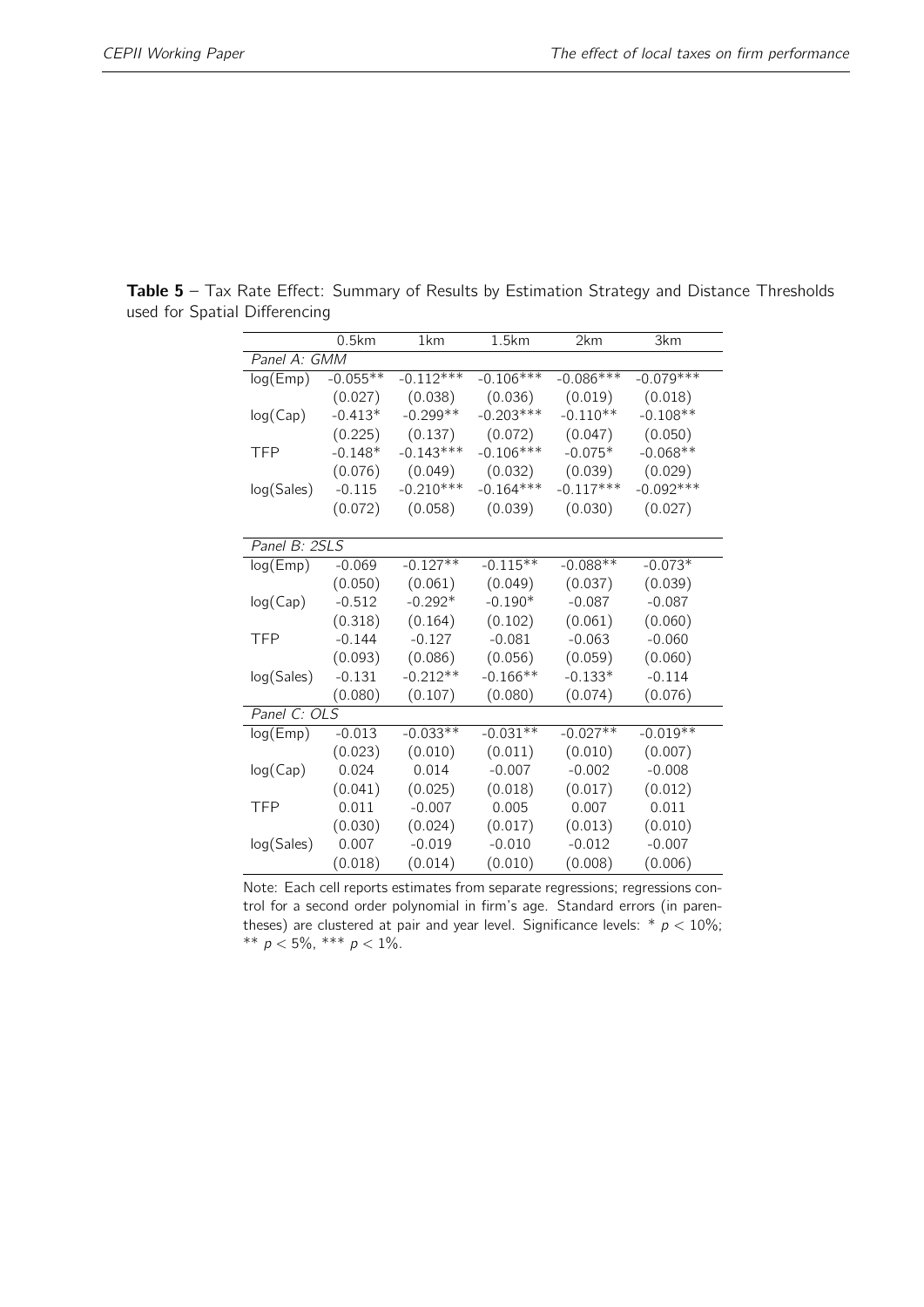<span id="page-28-0"></span>

Figure 1 – The Modifiable Unit Area Problem: a Graphical Representation

<span id="page-28-1"></span>

Figure 2 – Spatial Distribution of the Business Property Tax Rate (2001-2010 averages)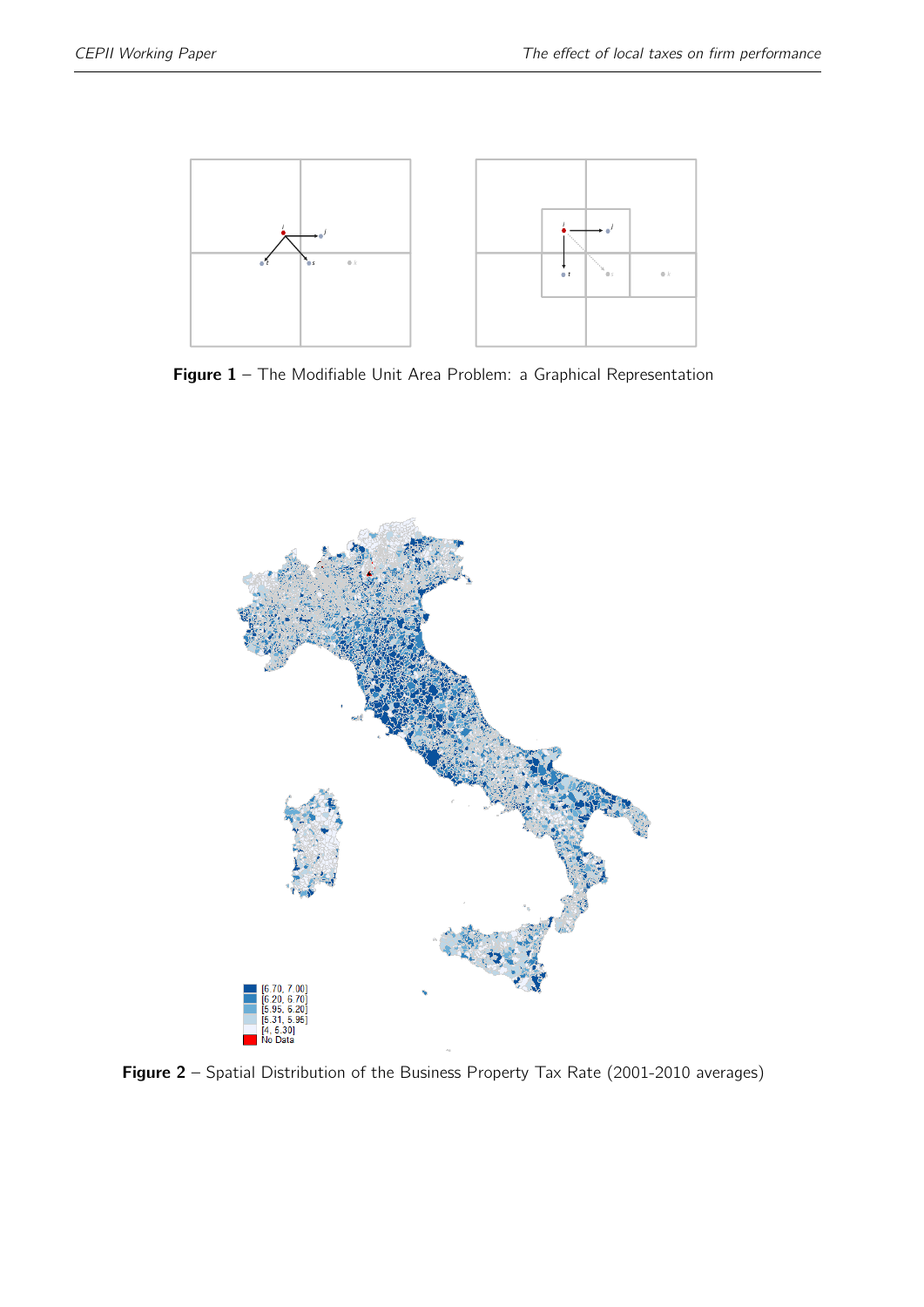<span id="page-29-0"></span>

Figure 3 - Locally Weighted Regression of Tax Rate on Population Density at Local Labor System Level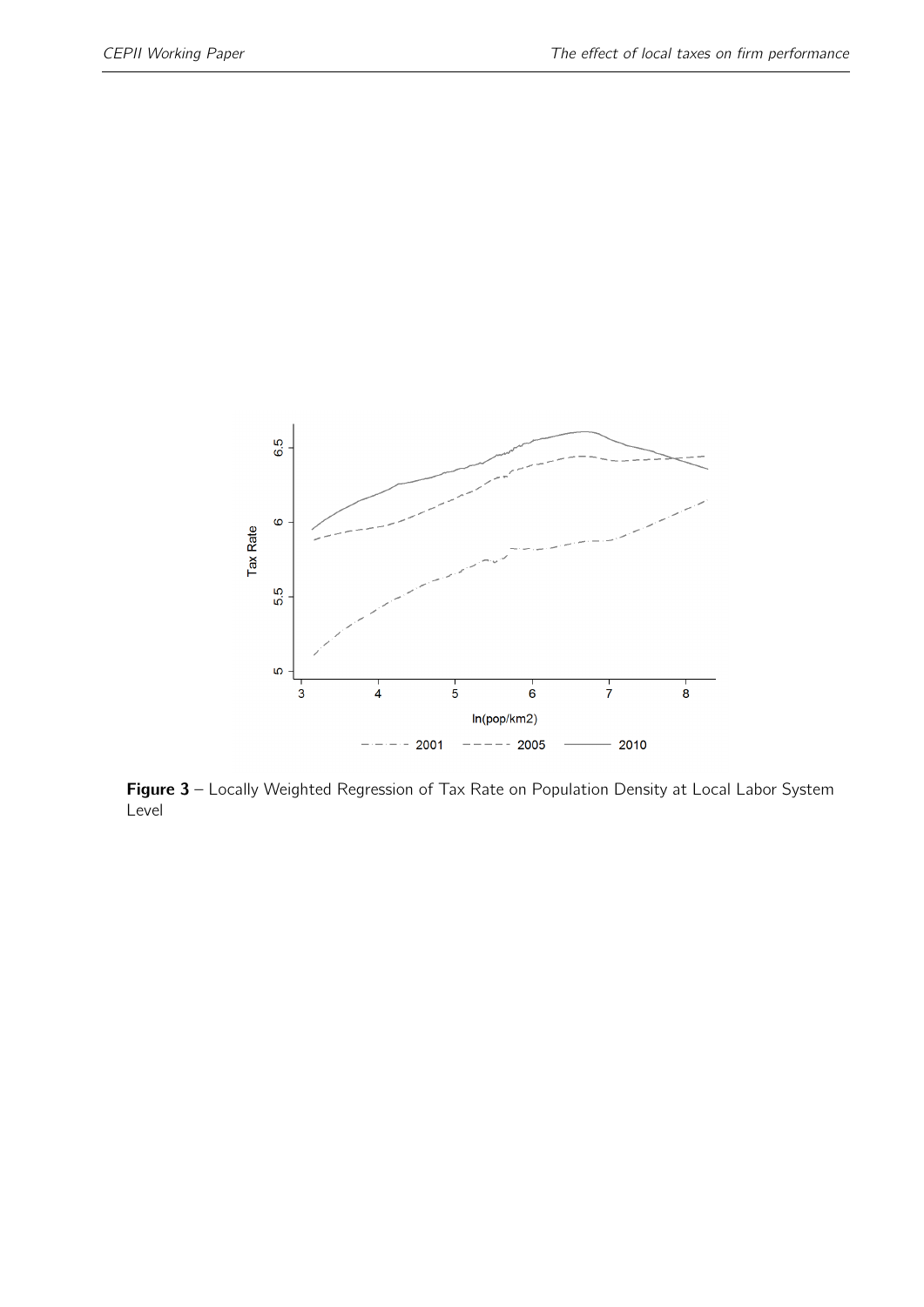# Appendix

# <span id="page-30-0"></span>8. Appendix: Selection-Into-Treatment

In order to check if local taxation is correlated with the share of new born firms we set up a simple empirical test for the selection effect. Our empirical strategy is twofold: first, we regress the share of new born firms at the municipality level on local tax rates, controlling for location fixed effects; second using spatial differenced data we test if the probability that a new firm locate in a municipality correlates with the tax differential with neighboring jurisdictions. In the latter approach we basically compare locations' tax rates instead of firms, i.e. the new born firm's location tax rate with the relevant alternatives (neighbors). The dependent variable in the first case would be the share of new firms on the number of existing ones by municipality regressed on the (log) tax rate, given the large amount of zeros in the dependent variable we adopt a poisson estimator. Data are arranged as a standard panel where observations are municipality by year.

In the second case, the sample consists of a series of paired firms located in different municipalities as in the main analysis. However, we are not interested in comparing firms but locations. Relevant alternative for firm i is defined as the nearest production facility in another municipality. Our dependent variable is equal to 1 if there is a new born firm in one side of the border and an already established firm in the same sector and production quintile in the other side of the border. The only covariate is the tax rate differential between paired locations, a significant coefficient in this case would suggest that a firm location choice may be correlated with tax differentials (selection effect). At time  $t$  we define as new born firms those starting business at time  $t - 1$  according to the information reported in the financial account. We extend the definition at  $t - 2$  to maximize the estimation sample. In both empirical approaches we use 3 km threshold estimation sample<sup>[32](#page-2-0)</sup>.

Results are reported in table [A.1.](#page-31-0) Panel data estimation (Column 1 and 2) does not show any significant correlation between the share of new (or young) business and the tax rate at the municipality level. Moving to a spatial difference approach (Column 3) confirms previous findings shoving no significant correlation between firms location choices and tax rate differentials, when comparing all relevant alternatives as in Column (3). Those results, consistently with previous studies, suggest no evidence of selection effect in our estimation sample.

<sup>&</sup>lt;sup>32</sup>Results are robust to different thresholds and available upon request.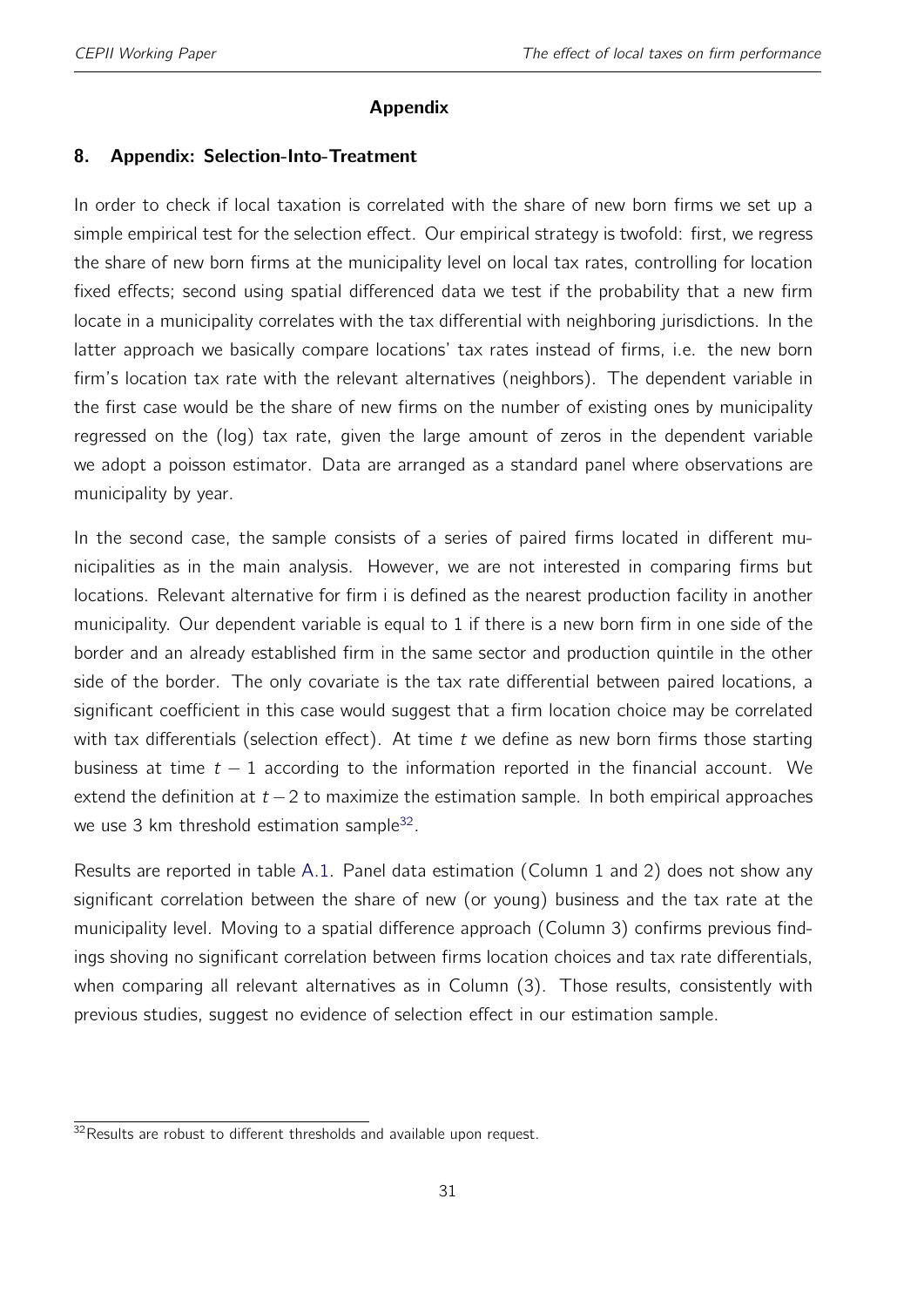|                         | CF (QML) | Poisson                   | Spat-Diff NN $(\overline{IV})$ |
|-------------------------|----------|---------------------------|--------------------------------|
|                         | (1)      | $^{\prime}2)$             | (3)                            |
| New Born $\leq$ 2 years |          |                           |                                |
| IV Res                  | $-0.169$ |                           |                                |
|                         | (1.198)  |                           |                                |
| Tax rate                | $-0.075$ | $-1.204$                  | 0.017                          |
|                         | (1.203)  | (0.761)                   | (0.055)                        |
| Observations            | 20616    | 6847                      | 17534 (5189 couples)           |
| First Stage F-test      |          |                           | 10.47                          |
| <b>Fixed Effects</b>    |          | Munic & Year Munic & Year | Munic-Pairs                    |

<span id="page-31-0"></span>Table A.1 - Selection Effect: New Born Firm Share and Business Property Taxation

Note: Standard Errors in parentheses clustered by Municipality (Column 1 and 2) or by Municipality Pairs (Column 3). In Column (3) tax rates are instrumented using the same set of variables used in our baseline specification. Significance levels: \*  $p < 10\%$ ; \*\*  $p < 5\%$ , \*\*\*  $p < 1\%$ .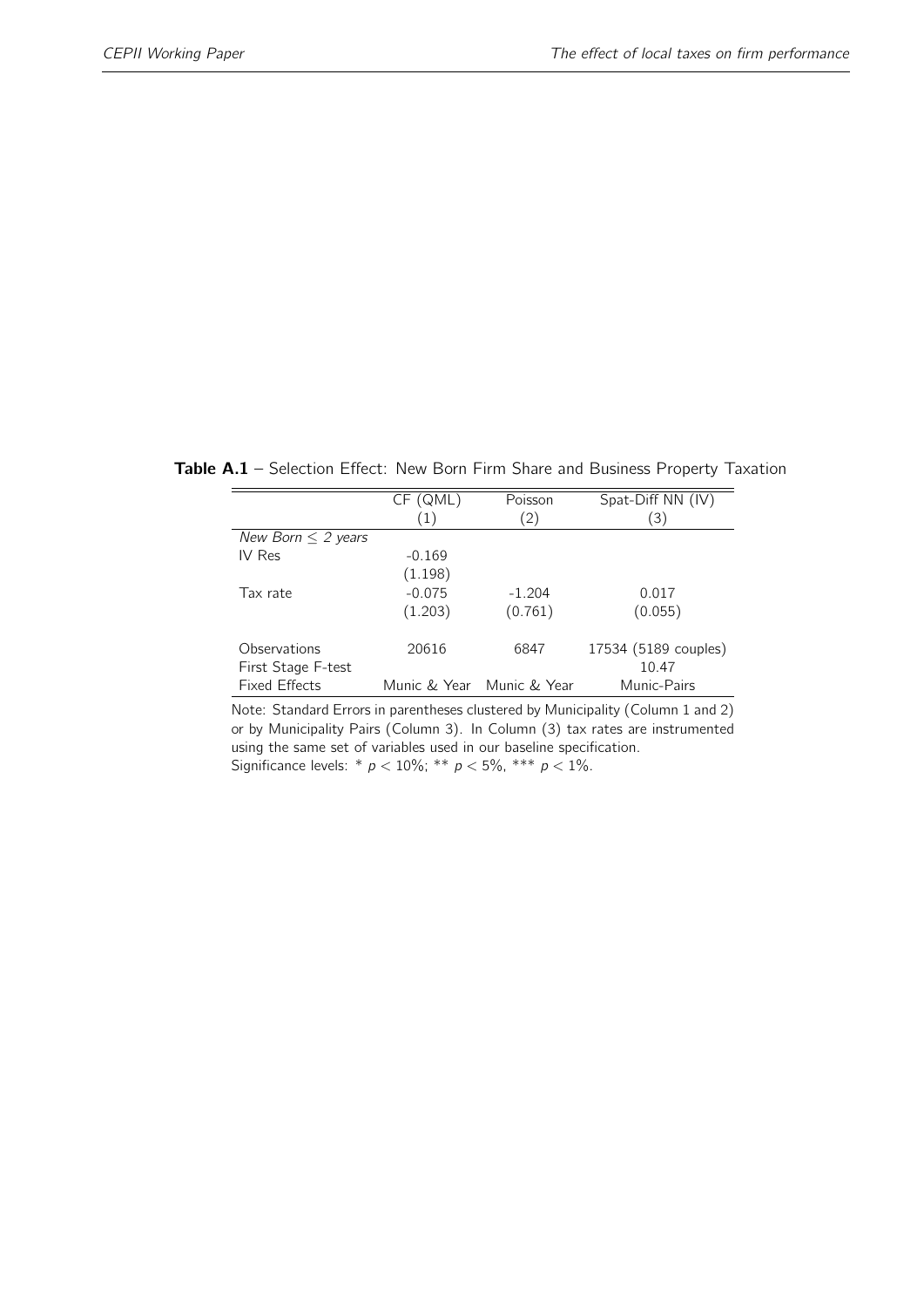#### <span id="page-32-0"></span>9. Appendix: Additional Results

|                  | ln(Emp)     | ln(Cap)    | TFP(Lev-Pet) | ln(Sales)   |
|------------------|-------------|------------|--------------|-------------|
| Tax rate         | $-0.112***$ | $-0.299**$ | $-0.143***$  | $-0.210***$ |
|                  | (0.038)     | (0.137)    | (0.049)      | (0.058)     |
| Age (levels)     | $0.014***$  | $0.068***$ | $0.029***$   | $0.044***$  |
|                  | (0.003)     | (0.008)    | (0.004)      | (0.004)     |
| Age <sup>2</sup> | $-0.050***$ | $-0.019**$ | $-0.020***$  | $-0.031***$ |
|                  | (0.004)     | (0.008)    | (0.004)      | (0.004)     |
| Hansen-J p-value | 0.241       | 0.407      | 0.202        | 0.253       |

Table B.1 – Firm Outcomes and Business Property Tax Rate

Note: Each column reports estimates from separate regressions. The distance threshold used for spatial differencing is 1km; first stage F-statistic is 30.66; estimation sample includes 32,557 observations; 6,340 pairs and 5,650 firms. Robust standard errors clustered at pair and year level are shown in parenthesis.

Significance levels: \*  $p < 10\%$ ; \*\*  $p < 5\%$ , \*\*\*  $p < 1\%$ .

<span id="page-32-1"></span>Table B.2 - Firm Outcomes and Business Property Tax Rate: Firms Across High Density Local Labour Systems

|                  | ln(Emp)     | ln(Cap)     | TFP(Lev-Pet) | In(Sales)   |
|------------------|-------------|-------------|--------------|-------------|
| Tax rate         | $-0.029$    | 0.031       | $-0.087$     | $-0.072$    |
|                  | (0.080)     | (0.130)     | (0.058)      | (0.090)     |
| Age (levels)     | $-0.000$    | $0.059***$  | $0.028***$   | $0.034***$  |
|                  | (0.003)     | (0.008)     | (0.003)      | (0.005)     |
| Age <sup>2</sup> | $-0.038***$ | $-0.035***$ | $-0.015**$   | $-0.028***$ |
|                  | (0.005)     | (0.008)     | (0.006)      | (0.006)     |
| Hansen-J p-value | 0.391       | 0.751       | 0.293        | 0.406       |

Note: Each column reports estimates from separate regressions. The distance threshold used for spatial differencing is 1km; first stage F-statistic is 22.83; estimation sample includes 14,736 observations; 3,062 pairs and 2,738 firms. Robust standard errors clustered at pair and year level are shown in parenthesis.

Significance levels: \*  $p < 10\%$ ; \*\*  $p < 5\%$ , \*\*\*  $p < 1\%$ .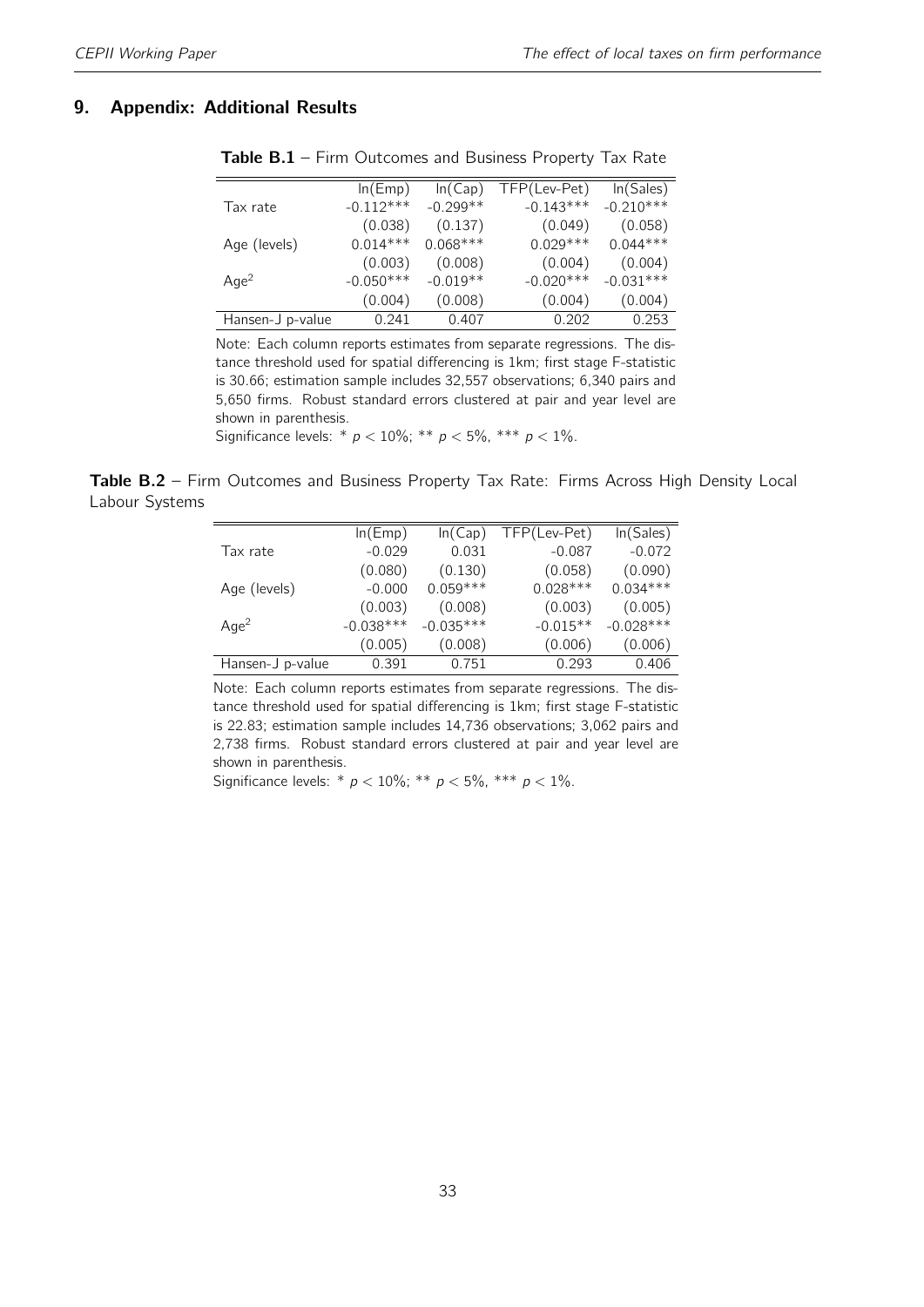|                    | ln(Emp)     | ln(Cap)    | TFP(Lev-Pet) | ln(Sales)   |
|--------------------|-------------|------------|--------------|-------------|
| Tax rate           | $-0.069**$  | $-0.284**$ | $-0.161***$  | $-0.195***$ |
|                    | (0.029)     | (0.130)    | (0.058)      | (0.052)     |
| Age (levels)       | $0.011***$  | $0.068***$ | $0.031***$   | $0.042***$  |
|                    | (0.003)     | (0.007)    | (0.004)      | (0.004)     |
| Age <sup>2</sup>   | $-0.052***$ | $-0.018**$ | $-0.020***$  | $-0.032***$ |
|                    | (0.004)     | (0.008)    | (0.004)      | (0.004)     |
| Hansen-J (p-value) | 0.267       | 0.458      | 0.190        | 0.349       |

<span id="page-33-0"></span>**Table B.3** – Firm Outcomes and Business Property Tax Rate: Firms Workers  $\lt \mu + 2\sigma$  ( $\approx 400$ )

Note: Each column reports estimates from separate regressions. The distance threshold used for spatial differencing is 1km; first stage F-statistic is 26.32; estimation sample includes 31,083 observations; 6,158 pairs and 5,537 firms. Robust standard errors clustered at pair and year level are shown in parenthesis.

Significance levels: \*  $p < 10\%$ ; \*\*  $p < 5\%$ , \*\*\*  $p < 1\%$ .

<span id="page-33-1"></span>Table B.4 – Firm Outcomes and Business Property Tax Rate: Excluding Regions with Different Business Tax Rates (IRAP)

|                    | ln(Emp)     | ln(Cap)    | TFP(Lev-Pet) | In(Sales)   |
|--------------------|-------------|------------|--------------|-------------|
| Tax rate           | $-0.117***$ | $-0.292**$ | $-0.148***$  | $-0.220***$ |
|                    | (0.040)     | (0.128)    | (0.045)      | (0.060)     |
| Age (levels)       | $0.012***$  | $0.068***$ | $0.029***$   | $0.043***$  |
|                    | (0.003)     | (0.008)    | (0.003)      | (0.004)     |
| Age <sup>2</sup>   | $-0.049***$ | $-0.020**$ | $-0.020***$  | $-0.030***$ |
|                    | (0.004)     | (0.008)    | (0.004)      | (0.004)     |
| Hansen-J (p-value) | 0.270       | 0.391      | 0.202        | 0.243       |

Note: Each column reports estimates from separate regressions. The distance threshold used for spatial differencing is 1km; first stage F-statistic is 31.88; estimation sample includes 31,719 observations; 6,147 pairs and 5,390 firms. Robust standard errors clustered at pair and year level are shown in parenthesis.

Significance levels: \*  $p < 10\%$ ; \*\*  $p < 5\%$ , \*\*\*  $p < 1\%$ .

<span id="page-33-2"></span>Table B.5 – Firm Outcomes and Business Property Tax Rate: Firms Paired within the Same Sector and Production Quintile

|                      | ln(Emp)     | ln(Cap)     | TFP(Lev-Pet) | In(Sales)   |
|----------------------|-------------|-------------|--------------|-------------|
| Tax rate             | $-0.075*$   | $-0.528***$ | $-0.134$     | $-0.251***$ |
|                      | (0.045)     | (0.165)     | (0.093)      | (0.089)     |
| Age (levels)         | $0.008**$   | $0.086***$  | $0.039***$   | $0.048***$  |
|                      | (0.004)     | (0.010)     | (0.004)      | (0.006)     |
| Age <sup>2</sup>     | $-0.048***$ | $-0.038***$ | $-0.029***$  | $-0.037***$ |
|                      | (0.005)     | (0.012)     | (0.006)      | (0.005)     |
| Hansen-J $(p-value)$ | 0.318       | 0.554       | 0.256        | 0.346       |

Note: Each column reports estimates from separate regressions. The distance threshold used for spatial differencing is 1km; first stage F-statistic is 39.23; estimation sample includes 7,462 observations; 2,461 pairs and 2,952 firms. Robust standard errors clustered at pair and year level are shown in parenthesis.

Significance levels: \*  $p < 10\%$ ; \*\*  $p < 5\%$ , \*\*\*  $p < 1\%$ .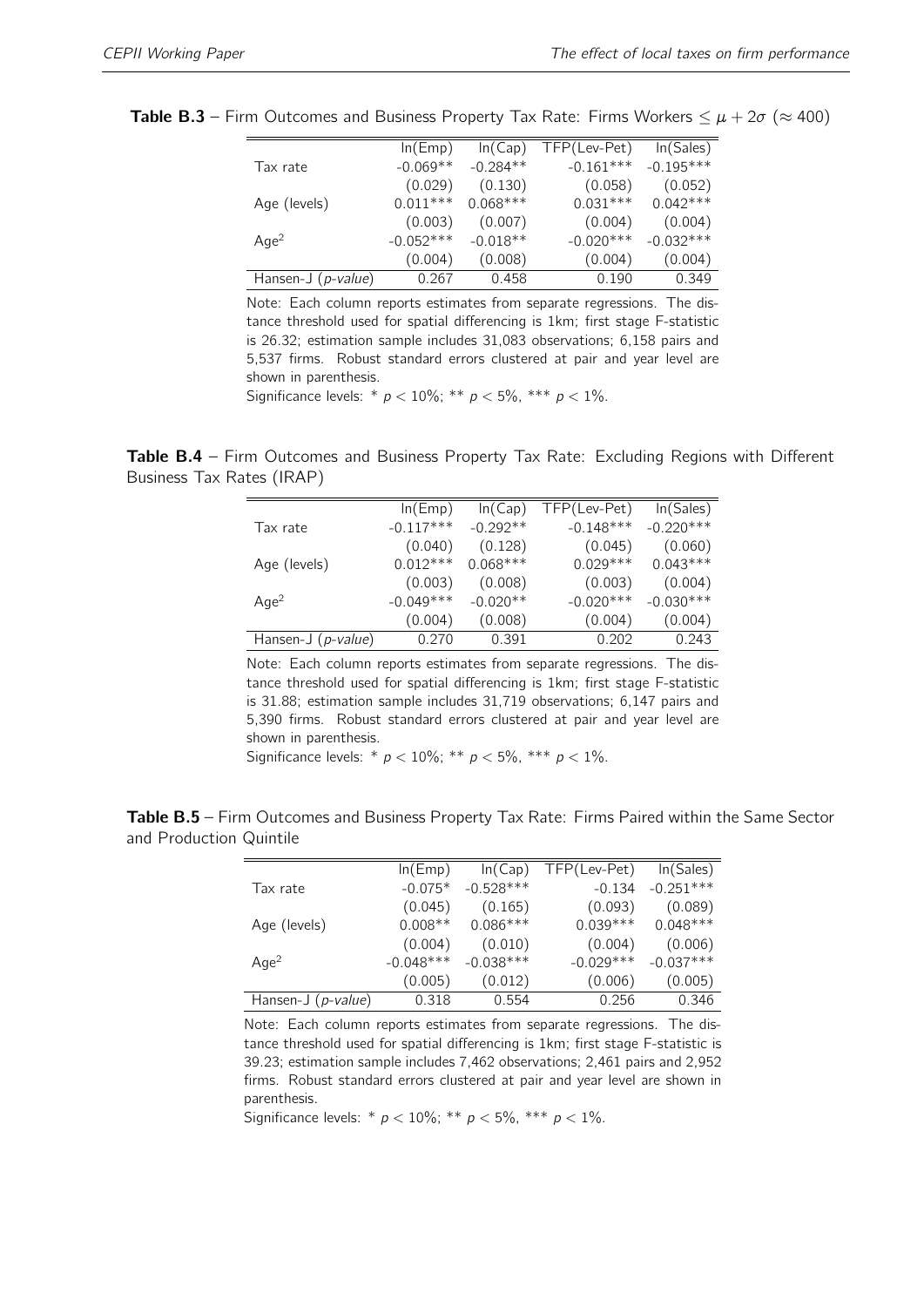|                     | ln(Emp)     | ln(Cap)     | TFP(Lev-Pet) | In(Sales)   |
|---------------------|-------------|-------------|--------------|-------------|
| Tax rate            | $-0.258***$ | $-0.497***$ | $-0.217***$  | $-0.417***$ |
|                     | (0.045)     | (0.095)     | (0.052)      | (0.047)     |
| Age (levels)        | $0.020***$  | $0.078***$  | $0.032***$   | $0.056***$  |
|                     | (0.003)     | (0.006)     | (0.003)      | (0.003)     |
| Age <sup>2</sup>    | $-0.047***$ | $-0.019***$ | $-0.018***$  | $-0.030***$ |
|                     | (0.003)     | (0.006)     | (0.003)      | (0.003)     |
| Hansen $J(p-value)$ | 0.00        | 0.00        | 0.00         | 0.00        |

<span id="page-34-0"></span>Table B.6 – Firm Outcomes and Business Property Tax Rate: Standard Errors (in parenthesis) are obtained according to Appendix A of [Duranton et al.](#page-22-0) [\(2011\)](#page-22-0)

> Note: Each column reports estimates from separate regressions. The distance threshold used for spatial differencing is 1km; first stage F-statistic is 396.91; estimation sample includes 32,557 observations; 6,340 pairs and 5,650 firms.

Significance levels: \*  $p < 10\%$ ; \*\*  $p < 5\%$ , \*\*\*  $p < 1\%$ .

<span id="page-34-1"></span>

| Mandating Administration | Mandating Administration |
|--------------------------|--------------------------|
| (Alone)                  | and Political Alignment  |
| $-0.106**$               | $-0.108***$              |
| (0.051)                  | (0.037)                  |
| $-0.398**$               | $-0.332***$              |
| (0.161)                  | (0.130)                  |
| $-0.107$                 | $-0.138**$               |
| (0.079)                  | (0.048)                  |
| $-0.190***$              | $-0.209***$              |
| (0.061)                  | (0.058)                  |
| 11.82                    | 27.37                    |
|                          |                          |

**Table B.7** – Alternative Instrumenting Strategies

Note: Each column reports estimates from separate regressions. Regressions control for a second order polynomial in firm's age; in both regressions excluded instruments have been augmented using [Lewbel](#page-23-8) [\(2012\)](#page-23-8)'s method; the distance threshold used for spatial differencing is 1km; estimation sample includes 32,557 observations; 6,340 pairs and 5,650 firms. Significance levels: \*  $p < 10\%$ ; \*\*  $p < 5\%$ , \*\*\*  $p < 1\%$ .